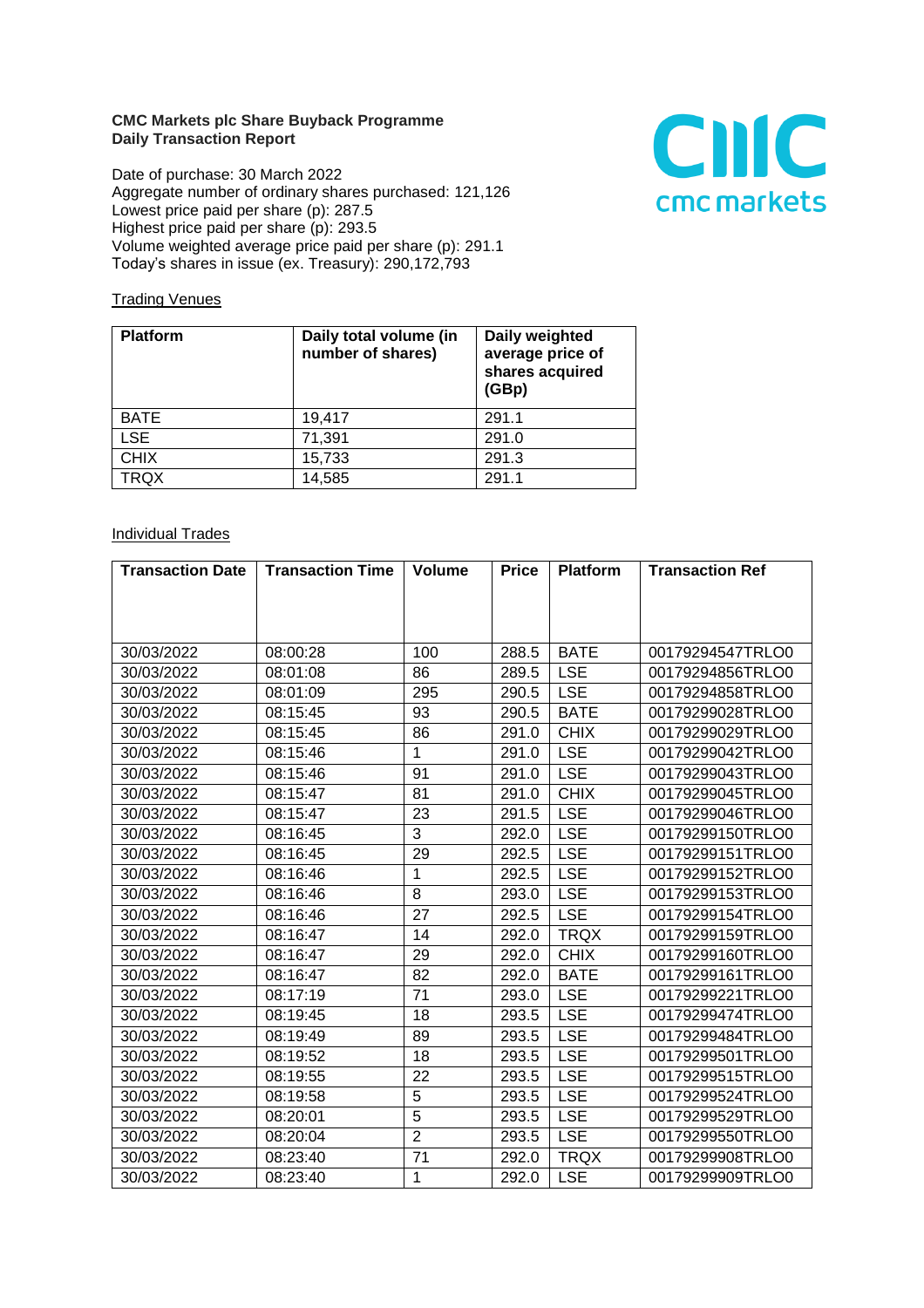| 30/03/2022 | 08:23:40 | 93              | 292.0     | <b>BATE</b> | 00179299910TRLO0 |
|------------|----------|-----------------|-----------|-------------|------------------|
| 30/03/2022 | 08:23:40 | 92              | 292.0     | <b>CHIX</b> | 00179299911TRLO0 |
| 30/03/2022 | 08:23:40 | 18              | 292.0     | <b>LSE</b>  | 00179299912TRLO0 |
| 30/03/2022 | 08:30:03 | 64              | 291.0     | <b>TRQX</b> | 00179301047TRLO0 |
| 30/03/2022 | 08:30:03 | 64              | 291.0     | <b>LSE</b>  | 00179301048TRLO0 |
| 30/03/2022 | 08:30:03 | 64              | 291.0     | <b>CHIX</b> | 00179301049TRLO0 |
| 30/03/2022 | 08:30:03 | 64              | 291.0     | <b>BATE</b> | 00179301050TRLO0 |
| 30/03/2022 | 08:30:03 | 17              | 291.0     | <b>LSE</b>  | 00179301051TRLO0 |
| 30/03/2022 | 08:31:03 | 46              | 291.5     | <b>TRQX</b> | 00179301181TRLO0 |
| 30/03/2022 | 08:31:05 | $\overline{95}$ | 291.5     | <b>LSE</b>  | 00179301185TRLO0 |
| 30/03/2022 | 08:31:07 | 137             | 291.5     | <b>TRQX</b> | 00179301186TRLO0 |
| 30/03/2022 | 08:31:10 | 46              | 291.5     | <b>LSE</b>  | 00179301195TRLO0 |
| 30/03/2022 | 08:31:11 | 34              | 291.5     | <b>CHIX</b> | 00179301199TRLO0 |
| 30/03/2022 | 08:31:11 | 13              | 291.5     | <b>CHIX</b> | 00179301200TRLO0 |
| 30/03/2022 | 08:31:11 | $\overline{7}$  | 292.0     | <b>BATE</b> | 00179301201TRLO0 |
| 30/03/2022 | 08:31:11 | 40              | 292.0     | <b>BATE</b> | 00179301202TRLO0 |
| 30/03/2022 | 08:31:13 | 24              | 292.0     | <b>LSE</b>  | 00179301205TRLO0 |
| 30/03/2022 | 08:31:16 | 12              | 292.0     | <b>TRQX</b> | 00179301212TRLO0 |
| 30/03/2022 | 08:31:16 | 22              | 292.0     | <b>TRQX</b> | 00179301213TRLO0 |
| 30/03/2022 | 08:31:18 | 1               | 292.0     | <b>LSE</b>  | 00179301216TRLO0 |
| 30/03/2022 | 08:31:18 | 11              | 292.0     | <b>LSE</b>  | 00179301217TRLO0 |
| 30/03/2022 | 08:31:22 | 11              | 292.0     | <b>CHIX</b> | 00179301230TRLO0 |
| 30/03/2022 | 08:31:25 | 6               | 292.0     | <b>LSE</b>  | 00179301249TRLO0 |
|            |          | $\sqrt{3}$      |           | <b>LSE</b>  | 00179301255TRLO0 |
| 30/03/2022 | 08:31:28 | $\overline{2}$  | 292.0     | <b>LSE</b>  | 00179301258TRLO0 |
| 30/03/2022 | 08:31:31 |                 | 292.0     | <b>BATE</b> |                  |
| 30/03/2022 | 08:39:45 | 10              | 292.0     |             | 00179302462TRLO0 |
| 30/03/2022 | 08:39:45 | $\overline{2}$  | 292.0     | <b>BATE</b> | 00179302463TRLO0 |
| 30/03/2022 | 08:39:49 | 50              | 292.0     | <b>LSE</b>  | 00179302484TRLO0 |
| 30/03/2022 | 08:39:52 | 3               | 292.0     | <b>BATE</b> | 00179302496TRLO0 |
| 30/03/2022 | 08:42:13 | $\overline{7}$  | 291.0     | <b>TRQX</b> | 00179302859TRLO0 |
| 30/03/2022 | 08:42:13 | 1               | 291.0     | <b>LSE</b>  | 00179302860TRLO0 |
| 30/03/2022 | 08:42:13 | 13              | 291.0     | <b>LSE</b>  | 00179302861TRLO0 |
| 30/03/2022 | 08:50:08 | $\overline{32}$ | 290.0     | <b>TRQX</b> | 00179305301TRLO0 |
| 30/03/2022 | 08:50:08 | 33              | 290.0     | <b>BATE</b> | 00179305302TRLO0 |
| 30/03/2022 | 08:50:08 | $\overline{32}$ | 290.0 LSE |             | 00179305303TRLO0 |
| 30/03/2022 | 08:50:08 | 32              | 290.0     | <b>CHIX</b> | 00179305304TRLO0 |
| 30/03/2022 | 08:50:08 | 8               | 290.0     | <b>LSE</b>  | 00179305305TRLO0 |
| 30/03/2022 | 08:58:33 | 406             | 290.5     | <b>TRQX</b> | 00179307090TRLO0 |
| 30/03/2022 | 08:58:33 | 321             | 290.5     | <b>LSE</b>  | 00179307091TRLO0 |
| 30/03/2022 | 08:58:33 | 321             | 290.5     | <b>CHIX</b> | 00179307092TRLO0 |
| 30/03/2022 | 08:58:34 | 198             | 291.0     | <b>LSE</b>  | 00179307095TRLO0 |
| 30/03/2022 | 08:58:37 | 10              | 291.0     | <b>CHIX</b> | 00179307110TRLO0 |
| 30/03/2022 | 08:58:37 | 188             | 291.0     | <b>CHIX</b> | 00179307111TRLO0 |
| 30/03/2022 | 08:58:37 | 293             | 291.5     | <b>BATE</b> | 00179307112TRLO0 |
| 30/03/2022 | 08:58:37 | 13              | 291.5     | <b>BATE</b> | 00179307113TRLO0 |
| 30/03/2022 | 09:02:08 | 49              | 291.5     | <b>LSE</b>  | 00179307685TRLO0 |
| 30/03/2022 | 09:02:10 | 9               | 291.5     | <b>CHIX</b> | 00179307686TRLO0 |
| 30/03/2022 | 09:02:10 | 99              | 291.5     | <b>CHIX</b> | 00179307687TRLO0 |
| 30/03/2022 | 09:02:13 | 26              | 291.5     | <b>LSE</b>  | 00179307695TRLO0 |
| 30/03/2022 | 09:02:14 | $\overline{7}$  | 291.5     | <b>LSE</b>  | 00179307699TRLO0 |
| 30/03/2022 | 09:03:08 | 86              | 291.5     | <b>LSE</b>  | 00179307803TRLO0 |
| 30/03/2022 | 09:03:08 | 27              | 291.5     | <b>LSE</b>  | 00179307804TRLO0 |
| 30/03/2022 | 09:03:08 | $\overline{7}$  | 292.0     | <b>CHIX</b> | 00179307805TRLO0 |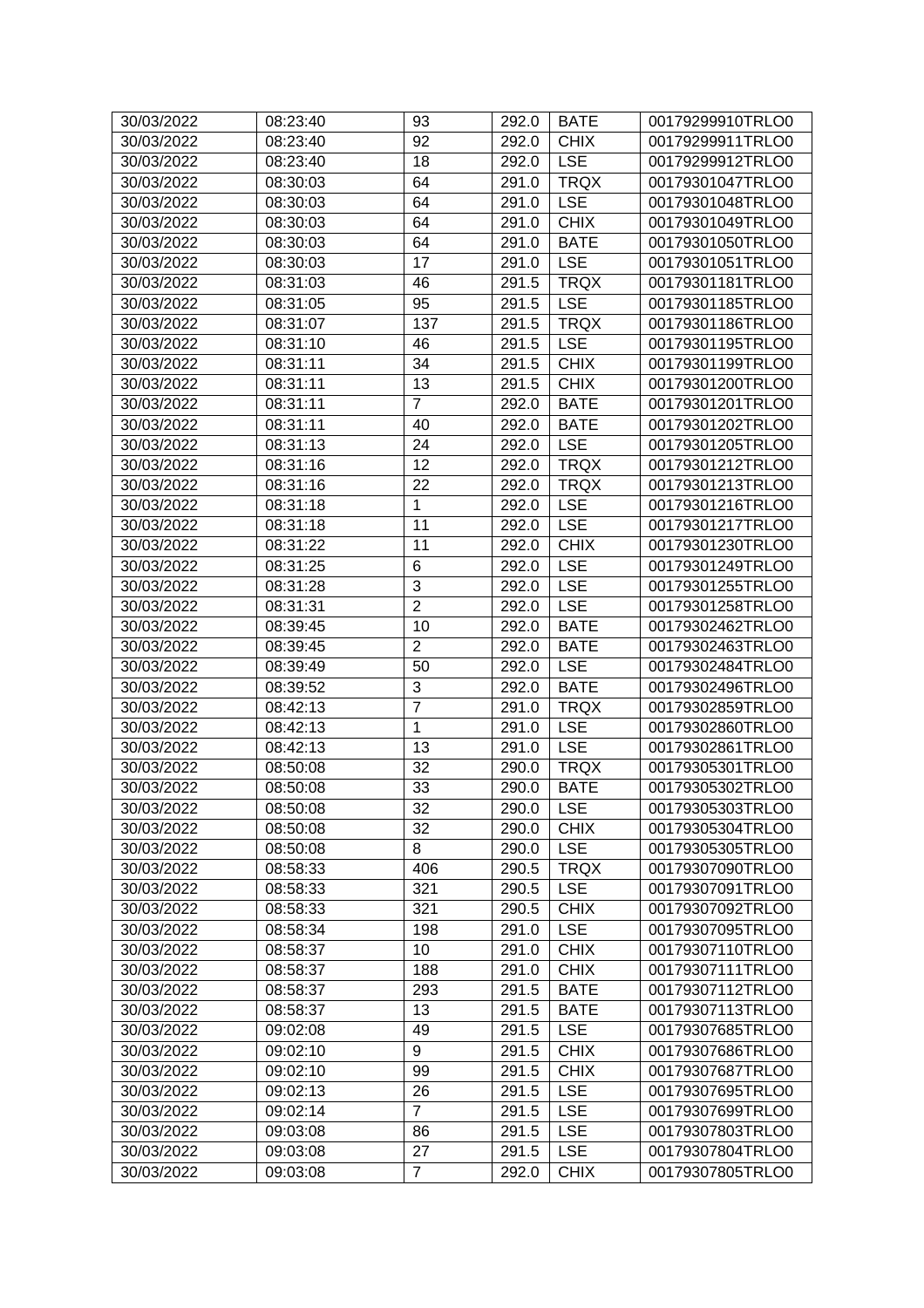| 30/03/2022 | 09:03:08 | 242            | 292.0 | <b>CHIX</b> | 00179307806TRLO0 |
|------------|----------|----------------|-------|-------------|------------------|
| 30/03/2022 | 09:03:08 | 97             | 292.0 | <b>CHIX</b> | 00179307807TRLO0 |
| 30/03/2022 | 09:03:30 | 113            | 291.0 | <b>TRQX</b> | 00179307867TRLO0 |
| 30/03/2022 | 09:03:30 | 72             | 291.0 | <b>LSE</b>  | 00179307868TRLO0 |
| 30/03/2022 | 09:03:30 | 128            | 291.0 | <b>CHIX</b> | 00179307869TRLO0 |
| 30/03/2022 | 09:03:30 | 198            | 291.0 | <b>BATE</b> | 00179307870TRLO0 |
| 30/03/2022 | 09:06:07 | 64             | 291.5 | <b>LSE</b>  | 00179308397TRLO0 |
| 30/03/2022 | 09:06:09 | 64             | 291.5 | <b>CHIX</b> | 00179308399TRLO0 |
| 30/03/2022 | 09:06:13 | 135            | 291.5 | <b>LSE</b>  | 00179308402TRLO0 |
| 30/03/2022 | 09:06:16 | 16             | 291.5 | <b>CHIX</b> | 00179308409TRLO0 |
| 30/03/2022 | 09:06:19 | 33             | 291.5 | <b>LSE</b>  | 00179308434TRLO0 |
| 30/03/2022 | 09:06:20 | $\overline{7}$ | 291.5 | <b>BATE</b> | 00179308442TRLO0 |
| 30/03/2022 | 09:06:20 | 55             | 292.0 | <b>LSE</b>  | 00179308443TRLO0 |
| 30/03/2022 | 09:06:22 | 63             | 292.0 | <b>TRQX</b> | 00179308451TRLO0 |
| 30/03/2022 | 09:06:22 | 22             | 292.5 | <b>LSE</b>  | 00179308452TRLO0 |
| 30/03/2022 | 09:06:25 | 8              | 292.5 | <b>BATE</b> | 00179308479TRLO0 |
| 30/03/2022 | 09:06:25 | 67             | 292.5 | <b>BATE</b> | 00179308480TRLO0 |
| 30/03/2022 | 09:06:28 | 62             | 292.5 | <b>LSE</b>  | 00179308488TRLO0 |
| 30/03/2022 | 09:06:31 | 4              | 292.5 | <b>CHIX</b> | 00179308495TRLO0 |
| 30/03/2022 | 09:06:34 | 15             | 292.5 | <b>LSE</b>  | 00179308512TRLO0 |
| 30/03/2022 | 09:06:37 | 1              | 292.5 | <b>CHIX</b> | 00179308516TRLO0 |
| 30/03/2022 | 09:08:21 | 61             | 291.5 | <b>TRQX</b> | 00179308811TRLO0 |
| 30/03/2022 | 09:08:21 | 4              | 291.5 | <b>LSE</b>  | 00179308812TRLO0 |
| 30/03/2022 | 09:08:21 | 19             | 291.5 | <b>BATE</b> | 00179308813TRLO0 |
| 30/03/2022 | 09:08:21 | 64             | 291.5 | <b>BATE</b> | 00179308814TRLO0 |
| 30/03/2022 | 09:08:21 | 16             | 291.5 | <b>CHIX</b> | 00179308815TRLO0 |
| 30/03/2022 | 09:15:08 | 50             | 291.5 | <b>LSE</b>  | 00179309882TRLO0 |
| 30/03/2022 | 09:15:10 | 10             | 291.5 | <b>CHIX</b> | 00179309885TRLO0 |
| 30/03/2022 | 09:15:10 | 27             | 291.5 | <b>CHIX</b> | 00179309886TRLO0 |
| 30/03/2022 | 09:15:10 | 8              | 291.5 | <b>CHIX</b> | 00179309887TRLO0 |
| 30/03/2022 | 09:15:10 | $\overline{5}$ | 291.5 | <b>CHIX</b> | 00179309888TRLO0 |
| 30/03/2022 | 09:15:13 | 56             | 291.5 | <b>LSE</b>  | 00179309893TRLO0 |
| 30/03/2022 | 09:15:16 | 11             | 291.5 | <b>CHIX</b> | 00179309901TRLO0 |
| 30/03/2022 | 09:15:21 | 65             | 291.0 | <b>LSE</b>  | 00179309913TRLO0 |
| 30/03/2022 | 09:15:21 | 65             | 291.0 | <b>TRQX</b> | 00179309914TRLO0 |
| 30/03/2022 | 09:15:21 | 65             | 291.0 | <b>CHIX</b> | 00179309915TRLO0 |
| 30/03/2022 | 09:15:21 | 11             | 291.0 | <b>BATE</b> | 00179309916TRLO0 |
| 30/03/2022 | 09:15:21 | 54             | 291.0 | <b>BATE</b> | 00179309917TRLO0 |
| 30/03/2022 | 09:15:21 | 125            | 291.0 | <b>CHIX</b> | 00179309918TRLO0 |
| 30/03/2022 | 09:17:21 | 24             | 291.5 | <b>LSE</b>  | 00179310302TRLO0 |
| 30/03/2022 | 09:17:23 | 61             | 291.5 | <b>CHIX</b> | 00179310304TRLO0 |
| 30/03/2022 | 09:17:25 | 24             | 291.5 | <b>CHIX</b> | 00179310306TRLO0 |
| 30/03/2022 | 09:17:26 | 5              | 291.5 | <b>CHIX</b> | 00179310308TRLO0 |
| 30/03/2022 | 09:17:26 | 10             | 291.5 | <b>CHIX</b> | 00179310309TRLO0 |
| 30/03/2022 | 09:17:28 | $\overline{4}$ | 292.0 | <b>LSE</b>  | 00179310318TRLO0 |
| 30/03/2022 | 09:17:28 | 299            | 292.0 | <b>LSE</b>  | 00179310319TRLO0 |
| 30/03/2022 | 09:17:31 | 75             | 292.0 | <b>LSE</b>  | 00179310336TRLO0 |
| 30/03/2022 | 09:18:44 | 24             | 291.5 | <b>CHIX</b> | 00179310549TRLO0 |
| 30/03/2022 | 09:18:44 | 24             | 291.5 | <b>TRQX</b> | 00179310546TRLO0 |
| 30/03/2022 | 09:18:44 | 240            | 291.5 | <b>LSE</b>  | 00179310547TRLO0 |
| 30/03/2022 | 09:18:44 | 241            | 291.5 | <b>BATE</b> | 00179310548TRLO0 |
| 30/03/2022 | 09:18:44 | 6              | 291.5 | <b>LSE</b>  | 00179310550TRLO0 |
| 30/03/2022 | 09:20:22 | 92             | 292.0 | <b>LSE</b>  | 00179310875TRLO0 |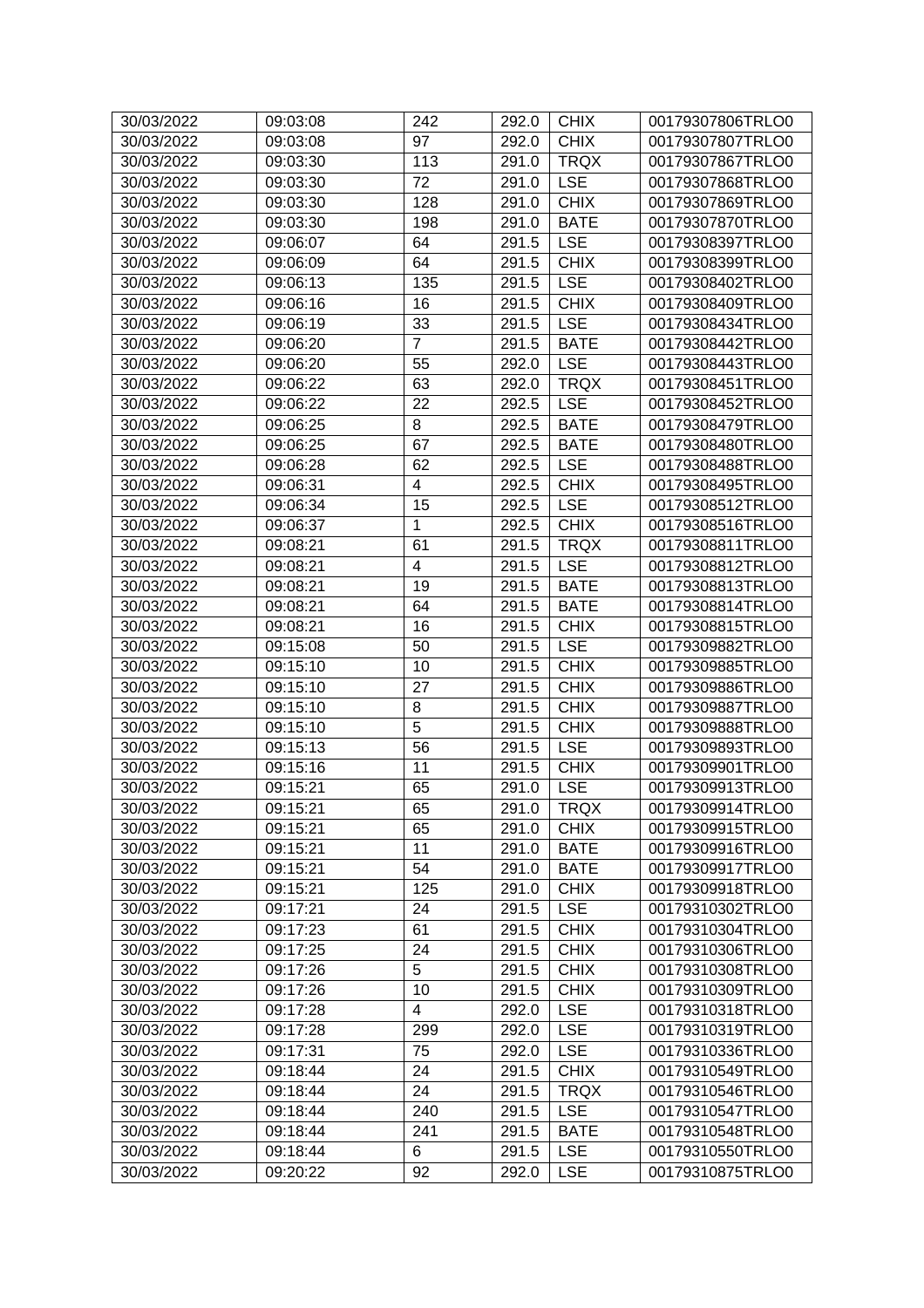| 30/03/2022               | 09:20:23 | 92               | 291.5     | <b>CHIX</b> | 00179310885TRLO0 |
|--------------------------|----------|------------------|-----------|-------------|------------------|
| 30/03/2022               | 09:20:25 | 107              | 292.0     | <b>LSE</b>  | 00179310888TRLO0 |
| 30/03/2022               | 09:20:28 | 106              | 292.0     | <b>LSE</b>  | 00179310899TRLO0 |
| 30/03/2022               | 09:20:31 | 27               | 292.0     | <b>LSE</b>  | 00179310915TRLO0 |
| 30/03/2022               | 09:20:34 | 26               | 292.0     | <b>LSE</b>  | 00179310927TRLO0 |
| 30/03/2022               | 09:20:37 | $\overline{7}$   | 292.0     | <b>CHIX</b> | 00179310929TRLO0 |
| 30/03/2022               | 09:20:37 | 16               | 292.0     | <b>CHIX</b> | 00179310930TRLO0 |
| 30/03/2022               | 09:20:40 | 13               | 292.0     | <b>TRQX</b> | 00179310931TRLO0 |
| 30/03/2022               | 09:20:40 | 78               | 292.0     | <b>TRQX</b> | 00179310932TRLO0 |
| 30/03/2022               | 09:20:43 | $\overline{7}$   | 292.0     | <b>LSE</b>  | 00179310964TRLO0 |
| 30/03/2022               | 09:20:46 | $\,6$            | 292.0     | <b>LSE</b>  | 00179310981TRLO0 |
| 30/03/2022               | 09:20:49 | 36               | 292.0     | <b>LSE</b>  | 00179310998TRLO0 |
| 30/03/2022               | 09:20:52 | 6                | 292.0     | <b>CHIX</b> | 00179311002TRLO0 |
| 30/03/2022               | 09:20:55 | 9                | 292.0     | <b>LSE</b>  | 00179311011TRLO0 |
| 30/03/2022               | 09:20:58 | $\overline{2}$   | 292.0     | <b>CHIX</b> | 00179311015TRLO0 |
| 30/03/2022               | 09:21:19 | 1                | 291.5     | <b>LSE</b>  | 00179311056TRLO0 |
| 30/03/2022               | 09:21:19 | $\overline{2}$   | 291.5     | <b>LSE</b>  | 00179311057TRLO0 |
| 30/03/2022               | 09:21:19 | 23               | 291.5     | <b>TRQX</b> | 00179311055TRLO0 |
| 30/03/2022               | 09:21:19 | 92               | 291.5     | <b>BATE</b> | 00179311058TRLO0 |
| 30/03/2022               | 09:21:19 | 100              | 291.5     | <b>CHIX</b> | 00179311059TRLO0 |
| 30/03/2022               | 09:21:21 | $\overline{7}$   | 291.5     | <b>BATE</b> | 00179311061TRLO0 |
| 30/03/2022               | 09:21:22 | 173              | 292.0     | <b>LSE</b>  | 00179311062TRLO0 |
| 30/03/2022               | 09:21:22 | 47               | 292.0     | <b>BATE</b> | 00179311068TRLO0 |
| 30/03/2022               | 09:21:22 | 34               | 292.0     | <b>BATE</b> | 00179311069TRLO0 |
| 30/03/2022               | 09:21:23 | 170              | 292.5     | <b>LSE</b>  | 00179311070TRLO0 |
| 30/03/2022               | 09:21:24 | 13               | 292.5     | <b>CHIX</b> | 00179311073TRLO0 |
| 30/03/2022               | 09:21:24 | 121              | 292.5     | <b>CHIX</b> | 00179311074TRLO0 |
| 30/03/2022               | 09:21:24 | 40               | 292.5     | <b>CHIX</b> | 00179311075TRLO0 |
| 30/03/2022               | 09:21:25 | 172              | 293.0     | <b>TRQX</b> | 00179311079TRLO0 |
| 30/03/2022               | 09:21:25 | 1                | 293.0     | <b>TRQX</b> | 00179311080TRLO0 |
| 30/03/2022               | 09:21:28 | 9                | 293.0     | <b>BATE</b> | 00179311085TRLO0 |
| 30/03/2022               | 09:21:28 | 166              | 293.0     | <b>BATE</b> | 00179311086TRLO0 |
| 30/03/2022               | 09:21:31 | 112              | 293.0     | <b>CHIX</b> | 00179311088TRLO0 |
| 30/03/2022               | 09:21:34 | 112              | 293.0     | <b>BATE</b> | 00179311094TRLO0 |
| 30/03/2022               | 09:21:37 | $\overline{111}$ | 293.0 LSE |             | 00179311106TRLO0 |
| 30/03/2022               | 09:21:40 | 54               | 293.0     | <b>TRQX</b> | 00179311112TRLO0 |
| 30/03/2022               | 09:21:40 | 57               | 293.0     | <b>TRQX</b> | 00179311113TRLO0 |
| 30/03/2022               | 09:21:43 | 28               | 293.0     | <b>LSE</b>  | 00179311118TRLO0 |
|                          |          | 28               | 293.0     | <b>CHIX</b> | 00179311119TRLO0 |
| 30/03/2022               | 09:21:44 | $\overline{7}$   | 293.0     | <b>LSE</b>  | 00179311124TRLO0 |
| 30/03/2022               | 09:21:46 | $\overline{7}$   |           | <b>CHIX</b> |                  |
| 30/03/2022<br>30/03/2022 | 09:21:48 |                  | 293.0     |             | 00179311127TRLO0 |
|                          | 09:21:52 | 1                | 293.0     | <b>LSE</b>  | 00179311131TRLO0 |
| 30/03/2022               | 09:24:27 | 44               | 292.0     | <b>TRQX</b> | 00179311460TRLO0 |
| 30/03/2022               | 09:24:27 | 28               | 292.0     | <b>TRQX</b> | 00179311461TRLO0 |
| 30/03/2022               | 09:24:27 | 28               | 292.0     | <b>BATE</b> | 00179311462TRLO0 |
| 30/03/2022               | 09:24:27 | $\overline{2}$   | 292.0     | <b>CHIX</b> | 00179311463TRLO0 |
| 30/03/2022               | 09:24:27 | 79               | 292.0     | <b>LSE</b>  | 00179311464TRLO0 |
| 30/03/2022               | 09:24:35 | 48               | 291.5     | <b>LSE</b>  | 00179311479TRLO0 |
| 30/03/2022               | 09:24:35 | 29               | 292.0     | <b>CHIX</b> | 00179311480TRLO0 |
| 30/03/2022               | 09:24:35 | 127              | 292.0     | <b>CHIX</b> | 00179311481TRLO0 |
| 30/03/2022               | 09:24:37 | 77               | 292.0     | <b>LSE</b>  | 00179311483TRLO0 |
| 30/03/2022               | 09:24:37 | 31               | 292.0     | <b>LSE</b>  | 00179311484TRLO0 |
| 30/03/2022               | 09:24:40 | $\overline{7}$   | 292.0     | <b>CHIX</b> | 00179311487TRLO0 |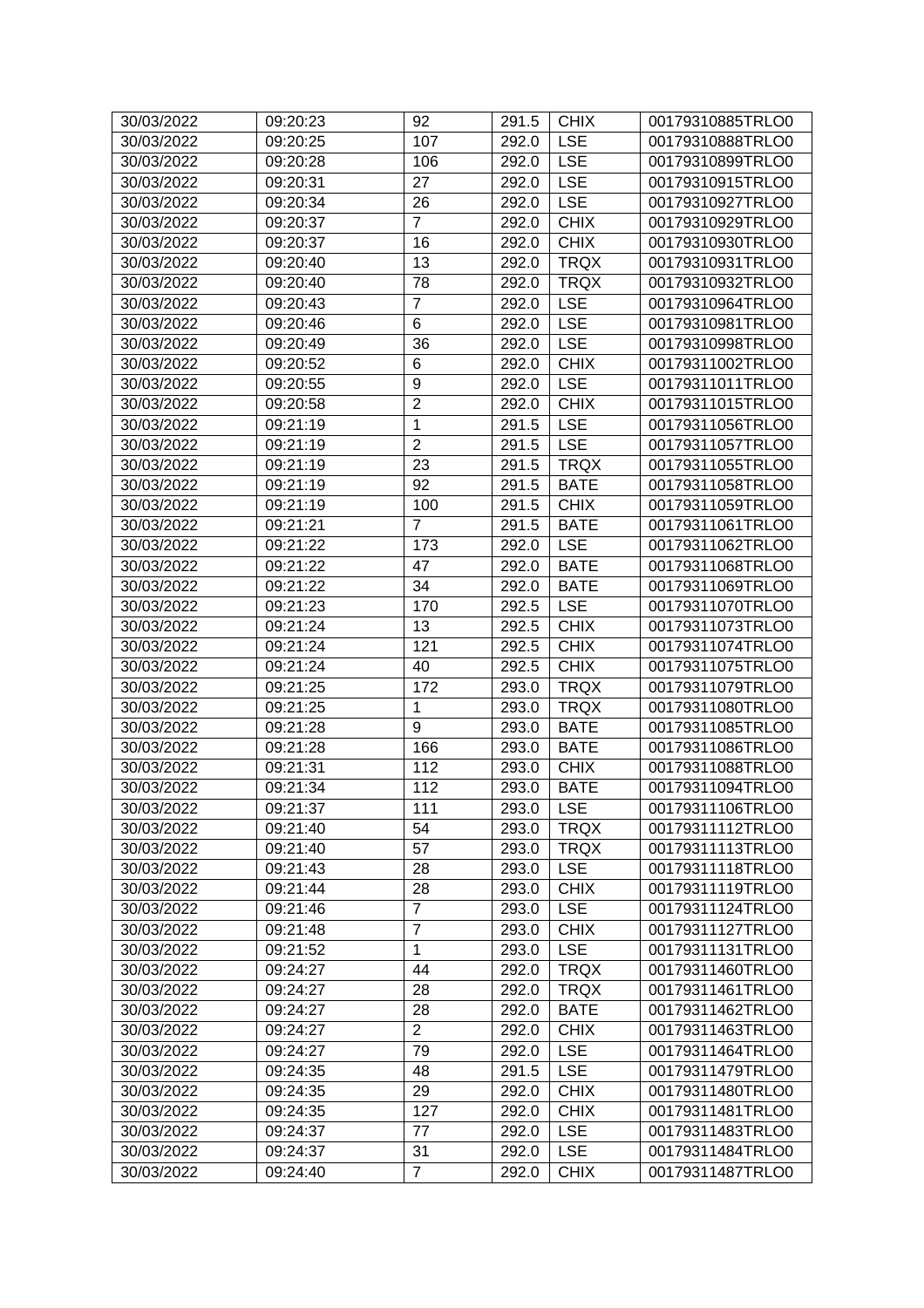| 12<br><b>CHIX</b><br>00179311489TRLO0<br>30/03/2022<br>09:24:40<br>292.0<br>09:24:43<br>27<br><b>LSE</b><br>00179311494TRLO0<br>30/03/2022<br>292.0<br>21<br><b>LSE</b><br>30/03/2022<br>00179311497TRLO0<br>09:24:46<br>292.0<br>$\overline{7}$<br><b>LSE</b><br>30/03/2022<br>09:24:49<br>292.0<br>00179311513TRLO0<br>5<br>30/03/2022<br>09:24:50<br><b>LSE</b><br>00179311515TRLO0<br>292.0<br>$\overline{2}$<br><b>LSE</b><br>30/03/2022<br>09:24:52<br>292.0<br>00179311516TRLO0<br>1<br><b>LSE</b><br>00179311520TRLO0<br>30/03/2022<br>09:24:55<br>292.0<br>30/03/2022<br>19<br><b>LSE</b><br>00179311529TRLO0<br>09:24:58<br>292.0<br>39<br><b>LSE</b><br>30/03/2022<br>292.0<br>00179311530TRLO0<br>09:24:58<br><b>LSE</b><br>47<br>30/03/2022<br>09:24:58<br>292.0<br>00179311531TRLO0<br><b>LSE</b><br>30/03/2022<br>09:25:01<br>1<br>292.0<br>00179311541TRLO0<br>120<br><b>TRQX</b><br>30/03/2022<br>09:26:07<br>291.5<br>00179311674TRLO0<br>156<br><b>BATE</b><br>30/03/2022<br>09:26:07<br>291.5<br>00179311675TRLO0<br>30/03/2022<br>26<br><b>LSE</b><br>00179311676TRLO0<br>09:26:07<br>291.5<br>35<br>30/03/2022<br>291.5<br><b>TRQX</b><br>00179311677TRLO0<br>09:26:07<br>12<br><b>CHIX</b><br>30/03/2022<br>00179311678TRLO0<br>09:26:07<br>291.5<br>58<br>30/03/2022<br>09:26:07<br>291.5<br><b>LSE</b><br>00179311679TRLO0<br>66<br><b>LSE</b><br>30/03/2022<br>09:27:47<br>291.0<br>00179311896TRLO0<br>66<br>30/03/2022<br><b>TRQX</b><br>00179311897TRLO0<br>09:27:47<br>291.0<br>30/03/2022<br>67<br><b>BATE</b><br>00179311898TRLO0<br>09:27:47<br>291.0<br>66<br><b>CHIX</b><br>30/03/2022<br>291.0<br>09:27:47<br>00179311899TRLO0<br>72<br><b>LSE</b><br>30/03/2022<br>09:27:47<br>291.0<br>00179311900TRLO0<br>86<br><b>LSE</b><br>30/03/2022<br>09:28:19<br>290.5<br>00179312031TRLO0<br>86<br><b>TRQX</b><br>30/03/2022<br>09:28:19<br>290.5<br>00179312032TRLO0<br>30/03/2022<br>09:28:19<br>86<br><b>BATE</b><br>00179312033TRLO0<br>290.5<br><b>CHIX</b><br>30/03/2022<br>09:28:19<br>86<br>00179312034TRLO0<br>290.5<br>13<br>30/03/2022<br><b>LSE</b><br>00179312035TRLO0<br>09:28:19<br>290.5<br>10<br><b>TRQX</b><br>30/03/2022<br>09:28:24<br>00179312039TRLO0<br>290.0<br>40<br><b>TRQX</b><br>00179312040TRLO0<br>30/03/2022<br>09:28:24<br>290.0<br>50<br><b>LSE</b><br>30/03/2022<br>09:28:24<br>290.0<br>00179312041TRLO0<br>00179312042TRLO0<br>30/03/2022<br>09:28:24<br>10<br>290.0<br><b>BATE</b><br>9<br><b>CHIX</b><br>30/03/2022<br>290.0<br>00179312043TRLO0<br>09:28:24<br>41<br>30/03/2022<br>09:28:24<br>290.0<br><b>BATE</b><br>00179312044TRLO0<br>41<br><b>CHIX</b><br>30/03/2022<br>09:28:24<br>290.0<br>00179312045TRLO0<br>11<br><b>LSE</b><br>00179312046TRLO0<br>30/03/2022<br>09:28:24<br>290.0<br>30/03/2022<br>142<br><b>LSE</b><br>00179312081TRLO0<br>09:28:46<br>290.5<br><b>CHIX</b><br>30/03/2022<br>09:28:49<br>92<br>00179312082TRLO0<br>290.5<br><b>CHIX</b><br>30/03/2022<br>11<br>00179312083TRLO0<br>09:28:49<br>290.5<br>39<br><b>CHIX</b><br>30/03/2022<br>09:28:49<br>290.5<br>00179312084TRLO0<br>21<br><b>LSE</b><br>00179312087TRLO0<br>30/03/2022<br>09:28:51<br>290.5<br>28<br><b>LSE</b><br>30/03/2022<br>290.5<br>00179312088TRLO0<br>09:28:51<br>35<br><b>LSE</b><br>30/03/2022<br>09:28:52<br>290.5<br>00179312090TRLO0<br>30/03/2022<br>11<br><b>LSE</b><br>00179312095TRLO0<br>09:28:55<br>290.5<br>57<br><b>LSE</b><br>30/03/2022<br>09:28:55<br>290.5<br>00179312096TRLO0<br><b>CHIX</b><br>27<br>30/03/2022<br>09:28:58<br>290.5<br>00179312099TRLO0<br>36<br><b>CHIX</b><br>00179312100TRLO0<br>30/03/2022<br>09:28:58<br>290.5<br>59<br><b>CHIX</b><br>30/03/2022<br>00179312101TRLO0<br>09:28:58<br>290.5<br><b>LSE</b><br>30/03/2022<br>17<br>00179312105TRLO0<br>09:29:00<br>290.5<br>30/03/2022<br>9<br><b>LSE</b><br>00179312116TRLO0<br>09:29:04<br>290.5<br>142<br><b>BATE</b><br>00179312117TRLO0<br>30/03/2022<br>09:29:04<br>291.0<br>122<br><b>LSE</b><br>30/03/2022<br>09:37:47<br>290.5<br>00179313403TRLO0<br>30/03/2022<br>55<br><b>BATE</b><br>00179313421TRLO0<br>09:37:49<br>290.5 | 30/03/2022 | 09:24:40 | 32 | 292.0 | <b>CHIX</b> | 00179311488TRLO0 |
|-----------------------------------------------------------------------------------------------------------------------------------------------------------------------------------------------------------------------------------------------------------------------------------------------------------------------------------------------------------------------------------------------------------------------------------------------------------------------------------------------------------------------------------------------------------------------------------------------------------------------------------------------------------------------------------------------------------------------------------------------------------------------------------------------------------------------------------------------------------------------------------------------------------------------------------------------------------------------------------------------------------------------------------------------------------------------------------------------------------------------------------------------------------------------------------------------------------------------------------------------------------------------------------------------------------------------------------------------------------------------------------------------------------------------------------------------------------------------------------------------------------------------------------------------------------------------------------------------------------------------------------------------------------------------------------------------------------------------------------------------------------------------------------------------------------------------------------------------------------------------------------------------------------------------------------------------------------------------------------------------------------------------------------------------------------------------------------------------------------------------------------------------------------------------------------------------------------------------------------------------------------------------------------------------------------------------------------------------------------------------------------------------------------------------------------------------------------------------------------------------------------------------------------------------------------------------------------------------------------------------------------------------------------------------------------------------------------------------------------------------------------------------------------------------------------------------------------------------------------------------------------------------------------------------------------------------------------------------------------------------------------------------------------------------------------------------------------------------------------------------------------------------------------------------------------------------------------------------------------------------------------------------------------------------------------------------------------------------------------------------------------------------------------------------------------------------------------------------------------------------------------------------------------------------------------------------------------------------------------------------------------------------------------------------------------------------------------------------------------------------------------------------------------------------------------------------------------------------------------------------------------------------------------------------------------------------------------------------------------------------------------------------------------------------------------------------------------------------------------|------------|----------|----|-------|-------------|------------------|
|                                                                                                                                                                                                                                                                                                                                                                                                                                                                                                                                                                                                                                                                                                                                                                                                                                                                                                                                                                                                                                                                                                                                                                                                                                                                                                                                                                                                                                                                                                                                                                                                                                                                                                                                                                                                                                                                                                                                                                                                                                                                                                                                                                                                                                                                                                                                                                                                                                                                                                                                                                                                                                                                                                                                                                                                                                                                                                                                                                                                                                                                                                                                                                                                                                                                                                                                                                                                                                                                                                                                                                                                                                                                                                                                                                                                                                                                                                                                                                                                                                                                                                           |            |          |    |       |             |                  |
|                                                                                                                                                                                                                                                                                                                                                                                                                                                                                                                                                                                                                                                                                                                                                                                                                                                                                                                                                                                                                                                                                                                                                                                                                                                                                                                                                                                                                                                                                                                                                                                                                                                                                                                                                                                                                                                                                                                                                                                                                                                                                                                                                                                                                                                                                                                                                                                                                                                                                                                                                                                                                                                                                                                                                                                                                                                                                                                                                                                                                                                                                                                                                                                                                                                                                                                                                                                                                                                                                                                                                                                                                                                                                                                                                                                                                                                                                                                                                                                                                                                                                                           |            |          |    |       |             |                  |
|                                                                                                                                                                                                                                                                                                                                                                                                                                                                                                                                                                                                                                                                                                                                                                                                                                                                                                                                                                                                                                                                                                                                                                                                                                                                                                                                                                                                                                                                                                                                                                                                                                                                                                                                                                                                                                                                                                                                                                                                                                                                                                                                                                                                                                                                                                                                                                                                                                                                                                                                                                                                                                                                                                                                                                                                                                                                                                                                                                                                                                                                                                                                                                                                                                                                                                                                                                                                                                                                                                                                                                                                                                                                                                                                                                                                                                                                                                                                                                                                                                                                                                           |            |          |    |       |             |                  |
|                                                                                                                                                                                                                                                                                                                                                                                                                                                                                                                                                                                                                                                                                                                                                                                                                                                                                                                                                                                                                                                                                                                                                                                                                                                                                                                                                                                                                                                                                                                                                                                                                                                                                                                                                                                                                                                                                                                                                                                                                                                                                                                                                                                                                                                                                                                                                                                                                                                                                                                                                                                                                                                                                                                                                                                                                                                                                                                                                                                                                                                                                                                                                                                                                                                                                                                                                                                                                                                                                                                                                                                                                                                                                                                                                                                                                                                                                                                                                                                                                                                                                                           |            |          |    |       |             |                  |
|                                                                                                                                                                                                                                                                                                                                                                                                                                                                                                                                                                                                                                                                                                                                                                                                                                                                                                                                                                                                                                                                                                                                                                                                                                                                                                                                                                                                                                                                                                                                                                                                                                                                                                                                                                                                                                                                                                                                                                                                                                                                                                                                                                                                                                                                                                                                                                                                                                                                                                                                                                                                                                                                                                                                                                                                                                                                                                                                                                                                                                                                                                                                                                                                                                                                                                                                                                                                                                                                                                                                                                                                                                                                                                                                                                                                                                                                                                                                                                                                                                                                                                           |            |          |    |       |             |                  |
|                                                                                                                                                                                                                                                                                                                                                                                                                                                                                                                                                                                                                                                                                                                                                                                                                                                                                                                                                                                                                                                                                                                                                                                                                                                                                                                                                                                                                                                                                                                                                                                                                                                                                                                                                                                                                                                                                                                                                                                                                                                                                                                                                                                                                                                                                                                                                                                                                                                                                                                                                                                                                                                                                                                                                                                                                                                                                                                                                                                                                                                                                                                                                                                                                                                                                                                                                                                                                                                                                                                                                                                                                                                                                                                                                                                                                                                                                                                                                                                                                                                                                                           |            |          |    |       |             |                  |
|                                                                                                                                                                                                                                                                                                                                                                                                                                                                                                                                                                                                                                                                                                                                                                                                                                                                                                                                                                                                                                                                                                                                                                                                                                                                                                                                                                                                                                                                                                                                                                                                                                                                                                                                                                                                                                                                                                                                                                                                                                                                                                                                                                                                                                                                                                                                                                                                                                                                                                                                                                                                                                                                                                                                                                                                                                                                                                                                                                                                                                                                                                                                                                                                                                                                                                                                                                                                                                                                                                                                                                                                                                                                                                                                                                                                                                                                                                                                                                                                                                                                                                           |            |          |    |       |             |                  |
|                                                                                                                                                                                                                                                                                                                                                                                                                                                                                                                                                                                                                                                                                                                                                                                                                                                                                                                                                                                                                                                                                                                                                                                                                                                                                                                                                                                                                                                                                                                                                                                                                                                                                                                                                                                                                                                                                                                                                                                                                                                                                                                                                                                                                                                                                                                                                                                                                                                                                                                                                                                                                                                                                                                                                                                                                                                                                                                                                                                                                                                                                                                                                                                                                                                                                                                                                                                                                                                                                                                                                                                                                                                                                                                                                                                                                                                                                                                                                                                                                                                                                                           |            |          |    |       |             |                  |
|                                                                                                                                                                                                                                                                                                                                                                                                                                                                                                                                                                                                                                                                                                                                                                                                                                                                                                                                                                                                                                                                                                                                                                                                                                                                                                                                                                                                                                                                                                                                                                                                                                                                                                                                                                                                                                                                                                                                                                                                                                                                                                                                                                                                                                                                                                                                                                                                                                                                                                                                                                                                                                                                                                                                                                                                                                                                                                                                                                                                                                                                                                                                                                                                                                                                                                                                                                                                                                                                                                                                                                                                                                                                                                                                                                                                                                                                                                                                                                                                                                                                                                           |            |          |    |       |             |                  |
|                                                                                                                                                                                                                                                                                                                                                                                                                                                                                                                                                                                                                                                                                                                                                                                                                                                                                                                                                                                                                                                                                                                                                                                                                                                                                                                                                                                                                                                                                                                                                                                                                                                                                                                                                                                                                                                                                                                                                                                                                                                                                                                                                                                                                                                                                                                                                                                                                                                                                                                                                                                                                                                                                                                                                                                                                                                                                                                                                                                                                                                                                                                                                                                                                                                                                                                                                                                                                                                                                                                                                                                                                                                                                                                                                                                                                                                                                                                                                                                                                                                                                                           |            |          |    |       |             |                  |
|                                                                                                                                                                                                                                                                                                                                                                                                                                                                                                                                                                                                                                                                                                                                                                                                                                                                                                                                                                                                                                                                                                                                                                                                                                                                                                                                                                                                                                                                                                                                                                                                                                                                                                                                                                                                                                                                                                                                                                                                                                                                                                                                                                                                                                                                                                                                                                                                                                                                                                                                                                                                                                                                                                                                                                                                                                                                                                                                                                                                                                                                                                                                                                                                                                                                                                                                                                                                                                                                                                                                                                                                                                                                                                                                                                                                                                                                                                                                                                                                                                                                                                           |            |          |    |       |             |                  |
|                                                                                                                                                                                                                                                                                                                                                                                                                                                                                                                                                                                                                                                                                                                                                                                                                                                                                                                                                                                                                                                                                                                                                                                                                                                                                                                                                                                                                                                                                                                                                                                                                                                                                                                                                                                                                                                                                                                                                                                                                                                                                                                                                                                                                                                                                                                                                                                                                                                                                                                                                                                                                                                                                                                                                                                                                                                                                                                                                                                                                                                                                                                                                                                                                                                                                                                                                                                                                                                                                                                                                                                                                                                                                                                                                                                                                                                                                                                                                                                                                                                                                                           |            |          |    |       |             |                  |
|                                                                                                                                                                                                                                                                                                                                                                                                                                                                                                                                                                                                                                                                                                                                                                                                                                                                                                                                                                                                                                                                                                                                                                                                                                                                                                                                                                                                                                                                                                                                                                                                                                                                                                                                                                                                                                                                                                                                                                                                                                                                                                                                                                                                                                                                                                                                                                                                                                                                                                                                                                                                                                                                                                                                                                                                                                                                                                                                                                                                                                                                                                                                                                                                                                                                                                                                                                                                                                                                                                                                                                                                                                                                                                                                                                                                                                                                                                                                                                                                                                                                                                           |            |          |    |       |             |                  |
|                                                                                                                                                                                                                                                                                                                                                                                                                                                                                                                                                                                                                                                                                                                                                                                                                                                                                                                                                                                                                                                                                                                                                                                                                                                                                                                                                                                                                                                                                                                                                                                                                                                                                                                                                                                                                                                                                                                                                                                                                                                                                                                                                                                                                                                                                                                                                                                                                                                                                                                                                                                                                                                                                                                                                                                                                                                                                                                                                                                                                                                                                                                                                                                                                                                                                                                                                                                                                                                                                                                                                                                                                                                                                                                                                                                                                                                                                                                                                                                                                                                                                                           |            |          |    |       |             |                  |
|                                                                                                                                                                                                                                                                                                                                                                                                                                                                                                                                                                                                                                                                                                                                                                                                                                                                                                                                                                                                                                                                                                                                                                                                                                                                                                                                                                                                                                                                                                                                                                                                                                                                                                                                                                                                                                                                                                                                                                                                                                                                                                                                                                                                                                                                                                                                                                                                                                                                                                                                                                                                                                                                                                                                                                                                                                                                                                                                                                                                                                                                                                                                                                                                                                                                                                                                                                                                                                                                                                                                                                                                                                                                                                                                                                                                                                                                                                                                                                                                                                                                                                           |            |          |    |       |             |                  |
|                                                                                                                                                                                                                                                                                                                                                                                                                                                                                                                                                                                                                                                                                                                                                                                                                                                                                                                                                                                                                                                                                                                                                                                                                                                                                                                                                                                                                                                                                                                                                                                                                                                                                                                                                                                                                                                                                                                                                                                                                                                                                                                                                                                                                                                                                                                                                                                                                                                                                                                                                                                                                                                                                                                                                                                                                                                                                                                                                                                                                                                                                                                                                                                                                                                                                                                                                                                                                                                                                                                                                                                                                                                                                                                                                                                                                                                                                                                                                                                                                                                                                                           |            |          |    |       |             |                  |
|                                                                                                                                                                                                                                                                                                                                                                                                                                                                                                                                                                                                                                                                                                                                                                                                                                                                                                                                                                                                                                                                                                                                                                                                                                                                                                                                                                                                                                                                                                                                                                                                                                                                                                                                                                                                                                                                                                                                                                                                                                                                                                                                                                                                                                                                                                                                                                                                                                                                                                                                                                                                                                                                                                                                                                                                                                                                                                                                                                                                                                                                                                                                                                                                                                                                                                                                                                                                                                                                                                                                                                                                                                                                                                                                                                                                                                                                                                                                                                                                                                                                                                           |            |          |    |       |             |                  |
|                                                                                                                                                                                                                                                                                                                                                                                                                                                                                                                                                                                                                                                                                                                                                                                                                                                                                                                                                                                                                                                                                                                                                                                                                                                                                                                                                                                                                                                                                                                                                                                                                                                                                                                                                                                                                                                                                                                                                                                                                                                                                                                                                                                                                                                                                                                                                                                                                                                                                                                                                                                                                                                                                                                                                                                                                                                                                                                                                                                                                                                                                                                                                                                                                                                                                                                                                                                                                                                                                                                                                                                                                                                                                                                                                                                                                                                                                                                                                                                                                                                                                                           |            |          |    |       |             |                  |
|                                                                                                                                                                                                                                                                                                                                                                                                                                                                                                                                                                                                                                                                                                                                                                                                                                                                                                                                                                                                                                                                                                                                                                                                                                                                                                                                                                                                                                                                                                                                                                                                                                                                                                                                                                                                                                                                                                                                                                                                                                                                                                                                                                                                                                                                                                                                                                                                                                                                                                                                                                                                                                                                                                                                                                                                                                                                                                                                                                                                                                                                                                                                                                                                                                                                                                                                                                                                                                                                                                                                                                                                                                                                                                                                                                                                                                                                                                                                                                                                                                                                                                           |            |          |    |       |             |                  |
|                                                                                                                                                                                                                                                                                                                                                                                                                                                                                                                                                                                                                                                                                                                                                                                                                                                                                                                                                                                                                                                                                                                                                                                                                                                                                                                                                                                                                                                                                                                                                                                                                                                                                                                                                                                                                                                                                                                                                                                                                                                                                                                                                                                                                                                                                                                                                                                                                                                                                                                                                                                                                                                                                                                                                                                                                                                                                                                                                                                                                                                                                                                                                                                                                                                                                                                                                                                                                                                                                                                                                                                                                                                                                                                                                                                                                                                                                                                                                                                                                                                                                                           |            |          |    |       |             |                  |
|                                                                                                                                                                                                                                                                                                                                                                                                                                                                                                                                                                                                                                                                                                                                                                                                                                                                                                                                                                                                                                                                                                                                                                                                                                                                                                                                                                                                                                                                                                                                                                                                                                                                                                                                                                                                                                                                                                                                                                                                                                                                                                                                                                                                                                                                                                                                                                                                                                                                                                                                                                                                                                                                                                                                                                                                                                                                                                                                                                                                                                                                                                                                                                                                                                                                                                                                                                                                                                                                                                                                                                                                                                                                                                                                                                                                                                                                                                                                                                                                                                                                                                           |            |          |    |       |             |                  |
|                                                                                                                                                                                                                                                                                                                                                                                                                                                                                                                                                                                                                                                                                                                                                                                                                                                                                                                                                                                                                                                                                                                                                                                                                                                                                                                                                                                                                                                                                                                                                                                                                                                                                                                                                                                                                                                                                                                                                                                                                                                                                                                                                                                                                                                                                                                                                                                                                                                                                                                                                                                                                                                                                                                                                                                                                                                                                                                                                                                                                                                                                                                                                                                                                                                                                                                                                                                                                                                                                                                                                                                                                                                                                                                                                                                                                                                                                                                                                                                                                                                                                                           |            |          |    |       |             |                  |
|                                                                                                                                                                                                                                                                                                                                                                                                                                                                                                                                                                                                                                                                                                                                                                                                                                                                                                                                                                                                                                                                                                                                                                                                                                                                                                                                                                                                                                                                                                                                                                                                                                                                                                                                                                                                                                                                                                                                                                                                                                                                                                                                                                                                                                                                                                                                                                                                                                                                                                                                                                                                                                                                                                                                                                                                                                                                                                                                                                                                                                                                                                                                                                                                                                                                                                                                                                                                                                                                                                                                                                                                                                                                                                                                                                                                                                                                                                                                                                                                                                                                                                           |            |          |    |       |             |                  |
|                                                                                                                                                                                                                                                                                                                                                                                                                                                                                                                                                                                                                                                                                                                                                                                                                                                                                                                                                                                                                                                                                                                                                                                                                                                                                                                                                                                                                                                                                                                                                                                                                                                                                                                                                                                                                                                                                                                                                                                                                                                                                                                                                                                                                                                                                                                                                                                                                                                                                                                                                                                                                                                                                                                                                                                                                                                                                                                                                                                                                                                                                                                                                                                                                                                                                                                                                                                                                                                                                                                                                                                                                                                                                                                                                                                                                                                                                                                                                                                                                                                                                                           |            |          |    |       |             |                  |
|                                                                                                                                                                                                                                                                                                                                                                                                                                                                                                                                                                                                                                                                                                                                                                                                                                                                                                                                                                                                                                                                                                                                                                                                                                                                                                                                                                                                                                                                                                                                                                                                                                                                                                                                                                                                                                                                                                                                                                                                                                                                                                                                                                                                                                                                                                                                                                                                                                                                                                                                                                                                                                                                                                                                                                                                                                                                                                                                                                                                                                                                                                                                                                                                                                                                                                                                                                                                                                                                                                                                                                                                                                                                                                                                                                                                                                                                                                                                                                                                                                                                                                           |            |          |    |       |             |                  |
|                                                                                                                                                                                                                                                                                                                                                                                                                                                                                                                                                                                                                                                                                                                                                                                                                                                                                                                                                                                                                                                                                                                                                                                                                                                                                                                                                                                                                                                                                                                                                                                                                                                                                                                                                                                                                                                                                                                                                                                                                                                                                                                                                                                                                                                                                                                                                                                                                                                                                                                                                                                                                                                                                                                                                                                                                                                                                                                                                                                                                                                                                                                                                                                                                                                                                                                                                                                                                                                                                                                                                                                                                                                                                                                                                                                                                                                                                                                                                                                                                                                                                                           |            |          |    |       |             |                  |
|                                                                                                                                                                                                                                                                                                                                                                                                                                                                                                                                                                                                                                                                                                                                                                                                                                                                                                                                                                                                                                                                                                                                                                                                                                                                                                                                                                                                                                                                                                                                                                                                                                                                                                                                                                                                                                                                                                                                                                                                                                                                                                                                                                                                                                                                                                                                                                                                                                                                                                                                                                                                                                                                                                                                                                                                                                                                                                                                                                                                                                                                                                                                                                                                                                                                                                                                                                                                                                                                                                                                                                                                                                                                                                                                                                                                                                                                                                                                                                                                                                                                                                           |            |          |    |       |             |                  |
|                                                                                                                                                                                                                                                                                                                                                                                                                                                                                                                                                                                                                                                                                                                                                                                                                                                                                                                                                                                                                                                                                                                                                                                                                                                                                                                                                                                                                                                                                                                                                                                                                                                                                                                                                                                                                                                                                                                                                                                                                                                                                                                                                                                                                                                                                                                                                                                                                                                                                                                                                                                                                                                                                                                                                                                                                                                                                                                                                                                                                                                                                                                                                                                                                                                                                                                                                                                                                                                                                                                                                                                                                                                                                                                                                                                                                                                                                                                                                                                                                                                                                                           |            |          |    |       |             |                  |
|                                                                                                                                                                                                                                                                                                                                                                                                                                                                                                                                                                                                                                                                                                                                                                                                                                                                                                                                                                                                                                                                                                                                                                                                                                                                                                                                                                                                                                                                                                                                                                                                                                                                                                                                                                                                                                                                                                                                                                                                                                                                                                                                                                                                                                                                                                                                                                                                                                                                                                                                                                                                                                                                                                                                                                                                                                                                                                                                                                                                                                                                                                                                                                                                                                                                                                                                                                                                                                                                                                                                                                                                                                                                                                                                                                                                                                                                                                                                                                                                                                                                                                           |            |          |    |       |             |                  |
|                                                                                                                                                                                                                                                                                                                                                                                                                                                                                                                                                                                                                                                                                                                                                                                                                                                                                                                                                                                                                                                                                                                                                                                                                                                                                                                                                                                                                                                                                                                                                                                                                                                                                                                                                                                                                                                                                                                                                                                                                                                                                                                                                                                                                                                                                                                                                                                                                                                                                                                                                                                                                                                                                                                                                                                                                                                                                                                                                                                                                                                                                                                                                                                                                                                                                                                                                                                                                                                                                                                                                                                                                                                                                                                                                                                                                                                                                                                                                                                                                                                                                                           |            |          |    |       |             |                  |
|                                                                                                                                                                                                                                                                                                                                                                                                                                                                                                                                                                                                                                                                                                                                                                                                                                                                                                                                                                                                                                                                                                                                                                                                                                                                                                                                                                                                                                                                                                                                                                                                                                                                                                                                                                                                                                                                                                                                                                                                                                                                                                                                                                                                                                                                                                                                                                                                                                                                                                                                                                                                                                                                                                                                                                                                                                                                                                                                                                                                                                                                                                                                                                                                                                                                                                                                                                                                                                                                                                                                                                                                                                                                                                                                                                                                                                                                                                                                                                                                                                                                                                           |            |          |    |       |             |                  |
|                                                                                                                                                                                                                                                                                                                                                                                                                                                                                                                                                                                                                                                                                                                                                                                                                                                                                                                                                                                                                                                                                                                                                                                                                                                                                                                                                                                                                                                                                                                                                                                                                                                                                                                                                                                                                                                                                                                                                                                                                                                                                                                                                                                                                                                                                                                                                                                                                                                                                                                                                                                                                                                                                                                                                                                                                                                                                                                                                                                                                                                                                                                                                                                                                                                                                                                                                                                                                                                                                                                                                                                                                                                                                                                                                                                                                                                                                                                                                                                                                                                                                                           |            |          |    |       |             |                  |
|                                                                                                                                                                                                                                                                                                                                                                                                                                                                                                                                                                                                                                                                                                                                                                                                                                                                                                                                                                                                                                                                                                                                                                                                                                                                                                                                                                                                                                                                                                                                                                                                                                                                                                                                                                                                                                                                                                                                                                                                                                                                                                                                                                                                                                                                                                                                                                                                                                                                                                                                                                                                                                                                                                                                                                                                                                                                                                                                                                                                                                                                                                                                                                                                                                                                                                                                                                                                                                                                                                                                                                                                                                                                                                                                                                                                                                                                                                                                                                                                                                                                                                           |            |          |    |       |             |                  |
|                                                                                                                                                                                                                                                                                                                                                                                                                                                                                                                                                                                                                                                                                                                                                                                                                                                                                                                                                                                                                                                                                                                                                                                                                                                                                                                                                                                                                                                                                                                                                                                                                                                                                                                                                                                                                                                                                                                                                                                                                                                                                                                                                                                                                                                                                                                                                                                                                                                                                                                                                                                                                                                                                                                                                                                                                                                                                                                                                                                                                                                                                                                                                                                                                                                                                                                                                                                                                                                                                                                                                                                                                                                                                                                                                                                                                                                                                                                                                                                                                                                                                                           |            |          |    |       |             |                  |
|                                                                                                                                                                                                                                                                                                                                                                                                                                                                                                                                                                                                                                                                                                                                                                                                                                                                                                                                                                                                                                                                                                                                                                                                                                                                                                                                                                                                                                                                                                                                                                                                                                                                                                                                                                                                                                                                                                                                                                                                                                                                                                                                                                                                                                                                                                                                                                                                                                                                                                                                                                                                                                                                                                                                                                                                                                                                                                                                                                                                                                                                                                                                                                                                                                                                                                                                                                                                                                                                                                                                                                                                                                                                                                                                                                                                                                                                                                                                                                                                                                                                                                           |            |          |    |       |             |                  |
|                                                                                                                                                                                                                                                                                                                                                                                                                                                                                                                                                                                                                                                                                                                                                                                                                                                                                                                                                                                                                                                                                                                                                                                                                                                                                                                                                                                                                                                                                                                                                                                                                                                                                                                                                                                                                                                                                                                                                                                                                                                                                                                                                                                                                                                                                                                                                                                                                                                                                                                                                                                                                                                                                                                                                                                                                                                                                                                                                                                                                                                                                                                                                                                                                                                                                                                                                                                                                                                                                                                                                                                                                                                                                                                                                                                                                                                                                                                                                                                                                                                                                                           |            |          |    |       |             |                  |
|                                                                                                                                                                                                                                                                                                                                                                                                                                                                                                                                                                                                                                                                                                                                                                                                                                                                                                                                                                                                                                                                                                                                                                                                                                                                                                                                                                                                                                                                                                                                                                                                                                                                                                                                                                                                                                                                                                                                                                                                                                                                                                                                                                                                                                                                                                                                                                                                                                                                                                                                                                                                                                                                                                                                                                                                                                                                                                                                                                                                                                                                                                                                                                                                                                                                                                                                                                                                                                                                                                                                                                                                                                                                                                                                                                                                                                                                                                                                                                                                                                                                                                           |            |          |    |       |             |                  |
|                                                                                                                                                                                                                                                                                                                                                                                                                                                                                                                                                                                                                                                                                                                                                                                                                                                                                                                                                                                                                                                                                                                                                                                                                                                                                                                                                                                                                                                                                                                                                                                                                                                                                                                                                                                                                                                                                                                                                                                                                                                                                                                                                                                                                                                                                                                                                                                                                                                                                                                                                                                                                                                                                                                                                                                                                                                                                                                                                                                                                                                                                                                                                                                                                                                                                                                                                                                                                                                                                                                                                                                                                                                                                                                                                                                                                                                                                                                                                                                                                                                                                                           |            |          |    |       |             |                  |
|                                                                                                                                                                                                                                                                                                                                                                                                                                                                                                                                                                                                                                                                                                                                                                                                                                                                                                                                                                                                                                                                                                                                                                                                                                                                                                                                                                                                                                                                                                                                                                                                                                                                                                                                                                                                                                                                                                                                                                                                                                                                                                                                                                                                                                                                                                                                                                                                                                                                                                                                                                                                                                                                                                                                                                                                                                                                                                                                                                                                                                                                                                                                                                                                                                                                                                                                                                                                                                                                                                                                                                                                                                                                                                                                                                                                                                                                                                                                                                                                                                                                                                           |            |          |    |       |             |                  |
|                                                                                                                                                                                                                                                                                                                                                                                                                                                                                                                                                                                                                                                                                                                                                                                                                                                                                                                                                                                                                                                                                                                                                                                                                                                                                                                                                                                                                                                                                                                                                                                                                                                                                                                                                                                                                                                                                                                                                                                                                                                                                                                                                                                                                                                                                                                                                                                                                                                                                                                                                                                                                                                                                                                                                                                                                                                                                                                                                                                                                                                                                                                                                                                                                                                                                                                                                                                                                                                                                                                                                                                                                                                                                                                                                                                                                                                                                                                                                                                                                                                                                                           |            |          |    |       |             |                  |
|                                                                                                                                                                                                                                                                                                                                                                                                                                                                                                                                                                                                                                                                                                                                                                                                                                                                                                                                                                                                                                                                                                                                                                                                                                                                                                                                                                                                                                                                                                                                                                                                                                                                                                                                                                                                                                                                                                                                                                                                                                                                                                                                                                                                                                                                                                                                                                                                                                                                                                                                                                                                                                                                                                                                                                                                                                                                                                                                                                                                                                                                                                                                                                                                                                                                                                                                                                                                                                                                                                                                                                                                                                                                                                                                                                                                                                                                                                                                                                                                                                                                                                           |            |          |    |       |             |                  |
|                                                                                                                                                                                                                                                                                                                                                                                                                                                                                                                                                                                                                                                                                                                                                                                                                                                                                                                                                                                                                                                                                                                                                                                                                                                                                                                                                                                                                                                                                                                                                                                                                                                                                                                                                                                                                                                                                                                                                                                                                                                                                                                                                                                                                                                                                                                                                                                                                                                                                                                                                                                                                                                                                                                                                                                                                                                                                                                                                                                                                                                                                                                                                                                                                                                                                                                                                                                                                                                                                                                                                                                                                                                                                                                                                                                                                                                                                                                                                                                                                                                                                                           |            |          |    |       |             |                  |
|                                                                                                                                                                                                                                                                                                                                                                                                                                                                                                                                                                                                                                                                                                                                                                                                                                                                                                                                                                                                                                                                                                                                                                                                                                                                                                                                                                                                                                                                                                                                                                                                                                                                                                                                                                                                                                                                                                                                                                                                                                                                                                                                                                                                                                                                                                                                                                                                                                                                                                                                                                                                                                                                                                                                                                                                                                                                                                                                                                                                                                                                                                                                                                                                                                                                                                                                                                                                                                                                                                                                                                                                                                                                                                                                                                                                                                                                                                                                                                                                                                                                                                           |            |          |    |       |             |                  |
|                                                                                                                                                                                                                                                                                                                                                                                                                                                                                                                                                                                                                                                                                                                                                                                                                                                                                                                                                                                                                                                                                                                                                                                                                                                                                                                                                                                                                                                                                                                                                                                                                                                                                                                                                                                                                                                                                                                                                                                                                                                                                                                                                                                                                                                                                                                                                                                                                                                                                                                                                                                                                                                                                                                                                                                                                                                                                                                                                                                                                                                                                                                                                                                                                                                                                                                                                                                                                                                                                                                                                                                                                                                                                                                                                                                                                                                                                                                                                                                                                                                                                                           |            |          |    |       |             |                  |
|                                                                                                                                                                                                                                                                                                                                                                                                                                                                                                                                                                                                                                                                                                                                                                                                                                                                                                                                                                                                                                                                                                                                                                                                                                                                                                                                                                                                                                                                                                                                                                                                                                                                                                                                                                                                                                                                                                                                                                                                                                                                                                                                                                                                                                                                                                                                                                                                                                                                                                                                                                                                                                                                                                                                                                                                                                                                                                                                                                                                                                                                                                                                                                                                                                                                                                                                                                                                                                                                                                                                                                                                                                                                                                                                                                                                                                                                                                                                                                                                                                                                                                           |            |          |    |       |             |                  |
|                                                                                                                                                                                                                                                                                                                                                                                                                                                                                                                                                                                                                                                                                                                                                                                                                                                                                                                                                                                                                                                                                                                                                                                                                                                                                                                                                                                                                                                                                                                                                                                                                                                                                                                                                                                                                                                                                                                                                                                                                                                                                                                                                                                                                                                                                                                                                                                                                                                                                                                                                                                                                                                                                                                                                                                                                                                                                                                                                                                                                                                                                                                                                                                                                                                                                                                                                                                                                                                                                                                                                                                                                                                                                                                                                                                                                                                                                                                                                                                                                                                                                                           |            |          |    |       |             |                  |
|                                                                                                                                                                                                                                                                                                                                                                                                                                                                                                                                                                                                                                                                                                                                                                                                                                                                                                                                                                                                                                                                                                                                                                                                                                                                                                                                                                                                                                                                                                                                                                                                                                                                                                                                                                                                                                                                                                                                                                                                                                                                                                                                                                                                                                                                                                                                                                                                                                                                                                                                                                                                                                                                                                                                                                                                                                                                                                                                                                                                                                                                                                                                                                                                                                                                                                                                                                                                                                                                                                                                                                                                                                                                                                                                                                                                                                                                                                                                                                                                                                                                                                           |            |          |    |       |             |                  |
|                                                                                                                                                                                                                                                                                                                                                                                                                                                                                                                                                                                                                                                                                                                                                                                                                                                                                                                                                                                                                                                                                                                                                                                                                                                                                                                                                                                                                                                                                                                                                                                                                                                                                                                                                                                                                                                                                                                                                                                                                                                                                                                                                                                                                                                                                                                                                                                                                                                                                                                                                                                                                                                                                                                                                                                                                                                                                                                                                                                                                                                                                                                                                                                                                                                                                                                                                                                                                                                                                                                                                                                                                                                                                                                                                                                                                                                                                                                                                                                                                                                                                                           |            |          |    |       |             |                  |
|                                                                                                                                                                                                                                                                                                                                                                                                                                                                                                                                                                                                                                                                                                                                                                                                                                                                                                                                                                                                                                                                                                                                                                                                                                                                                                                                                                                                                                                                                                                                                                                                                                                                                                                                                                                                                                                                                                                                                                                                                                                                                                                                                                                                                                                                                                                                                                                                                                                                                                                                                                                                                                                                                                                                                                                                                                                                                                                                                                                                                                                                                                                                                                                                                                                                                                                                                                                                                                                                                                                                                                                                                                                                                                                                                                                                                                                                                                                                                                                                                                                                                                           |            |          |    |       |             |                  |
|                                                                                                                                                                                                                                                                                                                                                                                                                                                                                                                                                                                                                                                                                                                                                                                                                                                                                                                                                                                                                                                                                                                                                                                                                                                                                                                                                                                                                                                                                                                                                                                                                                                                                                                                                                                                                                                                                                                                                                                                                                                                                                                                                                                                                                                                                                                                                                                                                                                                                                                                                                                                                                                                                                                                                                                                                                                                                                                                                                                                                                                                                                                                                                                                                                                                                                                                                                                                                                                                                                                                                                                                                                                                                                                                                                                                                                                                                                                                                                                                                                                                                                           |            |          |    |       |             |                  |
|                                                                                                                                                                                                                                                                                                                                                                                                                                                                                                                                                                                                                                                                                                                                                                                                                                                                                                                                                                                                                                                                                                                                                                                                                                                                                                                                                                                                                                                                                                                                                                                                                                                                                                                                                                                                                                                                                                                                                                                                                                                                                                                                                                                                                                                                                                                                                                                                                                                                                                                                                                                                                                                                                                                                                                                                                                                                                                                                                                                                                                                                                                                                                                                                                                                                                                                                                                                                                                                                                                                                                                                                                                                                                                                                                                                                                                                                                                                                                                                                                                                                                                           |            |          |    |       |             |                  |
|                                                                                                                                                                                                                                                                                                                                                                                                                                                                                                                                                                                                                                                                                                                                                                                                                                                                                                                                                                                                                                                                                                                                                                                                                                                                                                                                                                                                                                                                                                                                                                                                                                                                                                                                                                                                                                                                                                                                                                                                                                                                                                                                                                                                                                                                                                                                                                                                                                                                                                                                                                                                                                                                                                                                                                                                                                                                                                                                                                                                                                                                                                                                                                                                                                                                                                                                                                                                                                                                                                                                                                                                                                                                                                                                                                                                                                                                                                                                                                                                                                                                                                           |            |          |    |       |             |                  |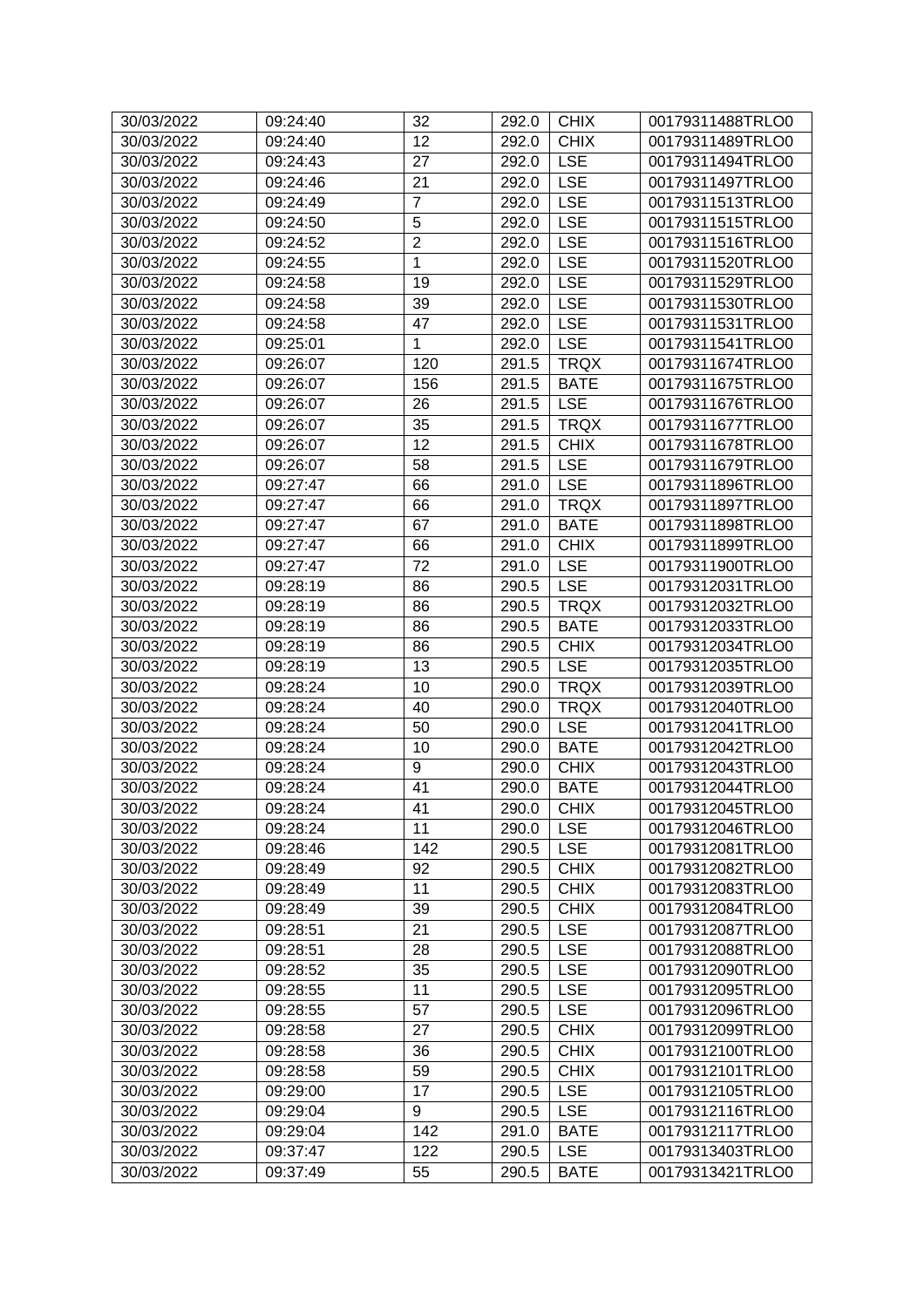| 30/03/2022               | 09:37:49 | 112                     | 290.5 | <b>BATE</b> | 00179313422TRLO0 |
|--------------------------|----------|-------------------------|-------|-------------|------------------|
| 30/03/2022               | 09:37:52 | 31                      | 290.5 | <b>LSE</b>  | 00179313443TRLO0 |
| 30/03/2022               | 09:37:55 | 30                      | 290.5 | <b>CHIX</b> | 00179313457TRLO0 |
| 30/03/2022               | 09:37:58 | 10                      | 290.5 | <b>BATE</b> | 00179313459TRLO0 |
| 30/03/2022               | 09:37:58 | 90                      | 290.5 | <b>BATE</b> | 00179313460TRLO0 |
| 30/03/2022               | 09:38:01 | 8                       | 290.5 | <b>LSE</b>  | 00179313464TRLO0 |
| 30/03/2022               | 09:38:04 | 8                       | 290.5 | <b>CHIX</b> | 00179313473TRLO0 |
| 30/03/2022               | 09:38:07 | $\overline{2}$          | 290.5 | <b>LSE</b>  | 00179313481TRLO0 |
| 30/03/2022               | 09:42:00 | 141                     | 290.0 | <b>TRQX</b> | 00179314300TRLO0 |
| 30/03/2022               | 09:42:00 | 41                      | 290.0 | <b>BATE</b> | 00179314301TRLO0 |
| 30/03/2022               | 09:42:00 | 25                      | 290.0 | <b>BATE</b> | 00179314302TRLO0 |
| 30/03/2022               | 09:42:00 | 35                      | 290.0 | <b>LSE</b>  | 00179314303TRLO0 |
| 30/03/2022               | 09:47:12 | 79                      | 290.0 | <b>LSE</b>  | 00179315275TRLO0 |
| 30/03/2022               | 09:47:12 | 55                      | 290.0 | <b>LSE</b>  | 00179315276TRLO0 |
| 30/03/2022               | 09:47:12 | 27                      | 290.0 | <b>LSE</b>  | 00179315277TRLO0 |
| 30/03/2022               | 09:47:16 | $\overline{92}$         | 290.0 | <b>LSE</b>  | 00179315297TRLO0 |
| 30/03/2022               | 09:47:19 | 40                      | 290.0 | <b>LSE</b>  | 00179315302TRLO0 |
| 30/03/2022               | 09:47:22 | 50                      | 290.5 | <b>CHIX</b> | 00179315306TRLO0 |
| 30/03/2022               | 09:47:22 | 111                     | 290.5 | <b>CHIX</b> | 00179315307TRLO0 |
| 30/03/2022               | 09:47:25 | 23                      | 290.5 | <b>LSE</b>  | 00179315312TRLO0 |
| 30/03/2022               | 09:47:28 | 47                      | 291.0 | <b>CHIX</b> | 00179315324TRLO0 |
| 30/03/2022               | 09:47:31 | 217                     | 291.0 | <b>LSE</b>  | 00179315338TRLO0 |
| 30/03/2022               | 09:47:34 | 9                       | 291.0 | <b>BATE</b> | 00179315342TRLO0 |
| 30/03/2022               | 09:47:34 | 9                       | 291.0 | <b>BATE</b> | 00179315343TRLO0 |
| 30/03/2022               | 09:47:34 | 144                     | 291.0 | <b>BATE</b> | 00179315344TRLO0 |
| 30/03/2022               | 09:47:37 | 54                      | 291.0 | <b>LSE</b>  | 00179315353TRLO0 |
| 30/03/2022               | 09:47:40 | 14                      | 291.0 | <b>BATE</b> | 00179315364TRLO0 |
| 30/03/2022               | 09:47:40 | 27                      | 291.0 | <b>BATE</b> | 00179315365TRLO0 |
| 30/03/2022               | 09:47:43 | 13                      | 291.0 | <b>LSE</b>  | 00179315373TRLO0 |
| 30/03/2022               | 09:47:46 | 12                      | 291.0 | <b>CHIX</b> | 00179315386TRLO0 |
| 30/03/2022               | 09:47:47 | 161                     | 290.5 | <b>TRQX</b> | 00179315389TRLO0 |
| 30/03/2022               | 09:47:47 | 10                      | 290.5 | <b>LSE</b>  | 00179315390TRLO0 |
| 30/03/2022               | 09:47:47 | $\overline{\mathbf{4}}$ | 290.5 | <b>LSE</b>  | 00179315391TRLO0 |
| 30/03/2022               | 09:47:47 | 10                      | 290.5 | <b>BATE</b> | 00179315392TRLO0 |
| 30/03/2022               | 09:47:47 | 103                     | 290.5 | <b>CHIX</b> | 00179315393TRLO0 |
| 30/03/2022               | 09:52:51 | 116                     | 290.0 | <b>TRQX</b> | 00179316236TRLO0 |
| 30/03/2022               | 09:52:51 | 116                     | 290.0 | <b>LSE</b>  | 00179316237TRLO0 |
| 30/03/2022               | 09:52:51 | 117                     | 290.0 | <b>BATE</b> | 00179316238TRLO0 |
| 30/03/2022               | 09:52:51 | 116                     | 290.0 | <b>CHIX</b> | 00179316240TRLO0 |
| 30/03/2022               | 09:52:51 | 29                      | 290.0 | <b>CHIX</b> | 00179316241TRLO0 |
| 30/03/2022               | 09:57:47 | 124                     | 289.5 | <b>LSE</b>  | 00179317002TRLO0 |
| 30/03/2022               | 09:57:47 | 124                     | 289.5 | <b>TRQX</b> | 00179317003TRLO0 |
|                          |          | 125                     |       | <b>BATE</b> |                  |
| 30/03/2022<br>30/03/2022 | 09:57:47 |                         | 289.5 | <b>CHIX</b> | 00179317004TRLO0 |
|                          | 09:57:47 | 124<br>14               | 289.5 | <b>LSE</b>  | 00179317005TRLO0 |
| 30/03/2022               | 10:03:02 |                         | 288.5 |             | 00179317845TRLO0 |
| 30/03/2022               | 10:03:02 | 70                      | 288.5 | <b>CHIX</b> | 00179317846TRLO0 |
| 30/03/2022               | 10:03:04 | 56                      | 289.0 | <b>LSE</b>  | 00179317847TRLO0 |
| 30/03/2022               | 10:03:07 | 27                      | 289.0 | <b>CHIX</b> | 00179317849TRLO0 |
| 30/03/2022               | 10:03:10 | 17                      | 289.0 | <b>CHIX</b> | 00179317854TRLO0 |
| 30/03/2022               | 10:03:10 | 1                       | 289.0 | <b>CHIX</b> | 00179317855TRLO0 |
| 30/03/2022               | 10:03:13 | 12                      | 289.0 | <b>TRQX</b> | 00179317858TRLO0 |
| 30/03/2022               | 10:03:13 | 31                      | 289.0 | <b>TRQX</b> | 00179317859TRLO0 |
| 30/03/2022               | 10:03:13 | 27                      | 289.0 | <b>TRQX</b> | 00179317860TRLO0 |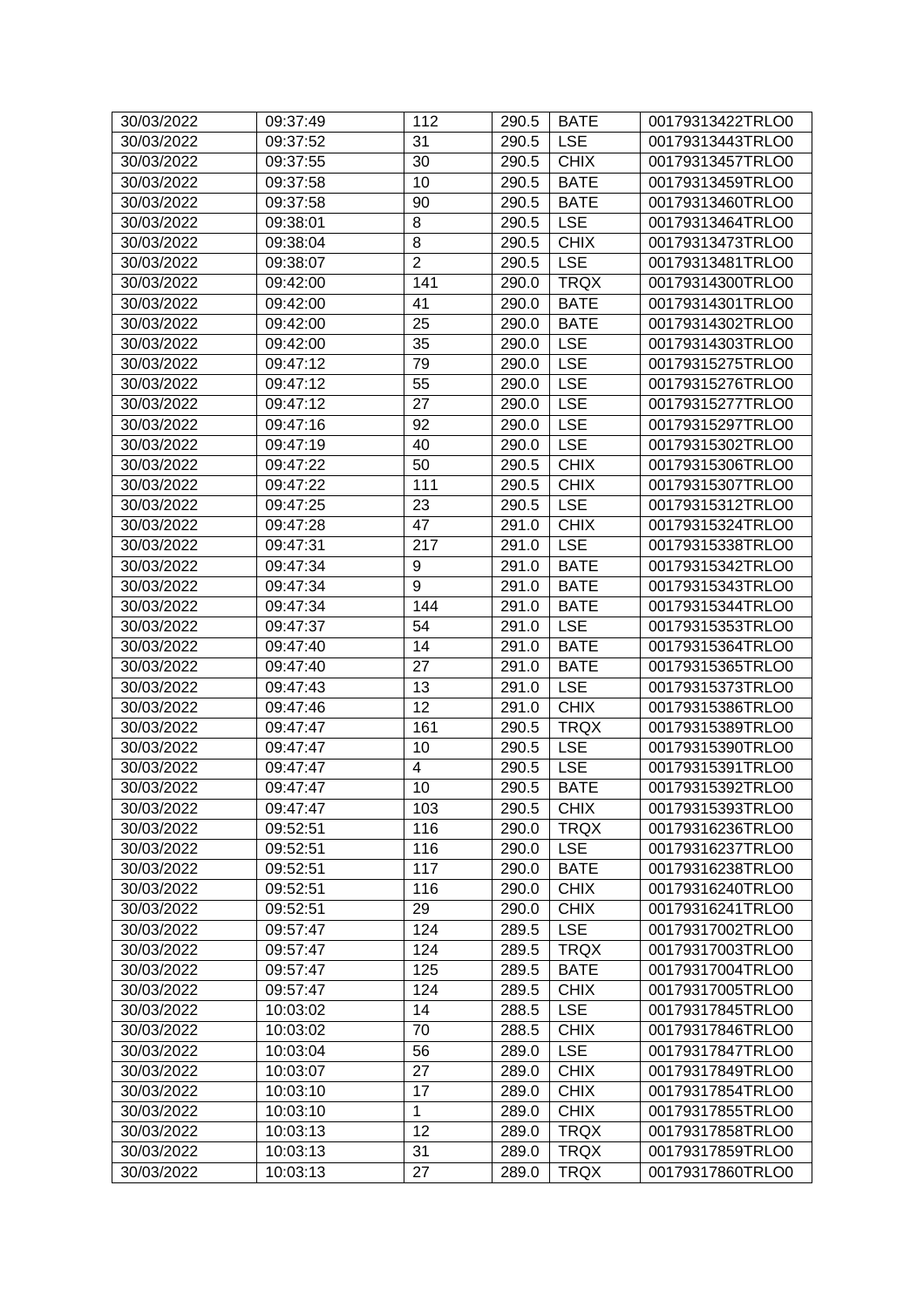| 30/03/2022 | 10:03:16 | 17             | 289.0 | <b>BATE</b> | 00179317861TRLO0 |
|------------|----------|----------------|-------|-------------|------------------|
| 30/03/2022 | 10:03:16 | 25             | 289.0 | <b>BATE</b> | 00179317862TRLO0 |
| 30/03/2022 | 10:03:16 | 29             | 289.0 | <b>BATE</b> | 00179317863TRLO0 |
| 30/03/2022 | 10:03:19 | 6              | 289.0 | <b>TRQX</b> | 00179317876TRLO0 |
| 30/03/2022 | 10:03:19 | 11             | 289.0 | <b>TRQX</b> | 00179317877TRLO0 |
| 30/03/2022 | 10:03:22 | 18             | 289.0 | <b>BATE</b> | 00179317883TRLO0 |
| 30/03/2022 | 10:03:24 | 14             | 289.0 | <b>LSE</b>  | 00179317889TRLO0 |
| 30/03/2022 | 10:03:25 | $\overline{7}$ | 289.0 | <b>CHIX</b> | 00179317891TRLO0 |
| 30/03/2022 | 10:03:28 | 5              | 289.0 | <b>CHIX</b> | 00179317894TRLO0 |
| 30/03/2022 | 10:03:31 | 5              | 289.0 | <b>BATE</b> | 00179317902TRLO0 |
| 30/03/2022 | 10:03:32 | $\overline{4}$ | 289.0 | <b>TRQX</b> | 00179317903TRLO0 |
| 30/03/2022 | 10:03:32 | 3              | 288.5 | <b>LSE</b>  | 00179317904TRLO0 |
| 30/03/2022 | 10:03:32 | $\overline{2}$ | 288.5 | <b>CHIX</b> | 00179317905TRLO0 |
| 30/03/2022 | 10:03:32 | 1              | 288.5 | <b>CHIX</b> | 00179317906TRLO0 |
| 30/03/2022 | 10:07:07 | 53             | 288.5 | <b>LSE</b>  | 00179318733TRLO0 |
| 30/03/2022 | 10:15:53 | 60             | 287.5 | <b>TRQX</b> | 00179320605TRLO0 |
| 30/03/2022 | 10:15:53 | 61             | 287.5 | <b>LSE</b>  | 00179320606TRLO0 |
| 30/03/2022 | 10:15:53 | 61             | 287.5 | <b>CHIX</b> | 00179320607TRLO0 |
| 30/03/2022 | 10:15:53 | 61             | 287.5 | <b>BATE</b> | 00179320608TRLO0 |
| 30/03/2022 | 10:15:53 | 59             | 287.5 | <b>LSE</b>  | 00179320609TRLO0 |
| 30/03/2022 | 10:15:54 | 396            | 289.0 | <b>LSE</b>  | 00179320616TRLO0 |
| 30/03/2022 | 10:16:07 | 346            | 289.0 | <b>TRQX</b> | 00179320656TRLO0 |
| 30/03/2022 | 10:16:07 | 361            | 289.0 | <b>LSE</b>  | 00179320657TRLO0 |
| 30/03/2022 | 10:16:07 | 50             | 289.0 | <b>TRQX</b> | 00179320658TRLO0 |
| 30/03/2022 | 10:16:07 | 396            | 289.0 | <b>CHIX</b> | 00179320659TRLO0 |
| 30/03/2022 | 10:16:07 | 397            | 289.0 | <b>BATE</b> | 00179320660TRLO0 |
| 30/03/2022 | 10:22:08 | 396            | 288.5 | <b>TRQX</b> | 00179321935TRLO0 |
| 30/03/2022 | 10:22:08 | 294            | 288.5 | <b>LSE</b>  | 00179321936TRLO0 |
| 30/03/2022 | 10:22:08 | 397            | 288.5 | <b>BATE</b> | 00179321937TRLO0 |
| 30/03/2022 | 10:22:08 | 3              | 288.5 | <b>LSE</b>  | 00179321938TRLO0 |
| 30/03/2022 | 10:22:09 | 99             | 288.5 | <b>LSE</b>  | 00179321942TRLO0 |
| 30/03/2022 | 10:36:07 | 622            | 289.5 | <b>TRQX</b> | 00179324213TRLO0 |
| 30/03/2022 | 10:36:07 | 396            | 289.5 | <b>CHIX</b> | 00179324214TRLO0 |
| 30/03/2022 | 10:36:07 | 652            | 289.5 | <b>BATE</b> | 00179324215TRLO0 |
| 30/03/2022 | 10:43:56 | 313            | 289.5 | <b>BATE</b> | 00179325225TRLO0 |
| 30/03/2022 | 10:43:56 | 336            | 290.0 | <b>LSE</b>  | 00179325226TRLO0 |
| 30/03/2022 | 10:43:56 | 46             | 290.0 | <b>LSE</b>  | 00179325227TRLO0 |
| 30/03/2022 | 10:51:13 | 327            | 289.5 | <b>CHIX</b> | 00179326228TRLO0 |
| 30/03/2022 | 11:00:03 | 594            | 289.5 | <b>TRQX</b> | 00179327871TRLO0 |
| 30/03/2022 | 11:00:03 | 354            | 289.5 | <b>LSE</b>  | 00179327873TRLO0 |
| 30/03/2022 | 11:00:03 | 282            | 289.5 | <b>BATE</b> | 00179327874TRLO0 |
| 30/03/2022 | 11:00:03 | 28             | 289.5 | <b>CHIX</b> | 00179327875TRLO0 |
| 30/03/2022 | 11:00:03 | 400            | 289.5 | <b>TRQX</b> | 00179327876TRLO0 |
| 30/03/2022 | 11:00:03 | 284            | 289.5 | <b>TRQX</b> | 00179327877TRLO0 |
| 30/03/2022 | 11:11:07 | 288            | 289.5 | <b>LSE</b>  | 00179329758TRLO0 |
| 30/03/2022 | 11:14:07 | 807            | 290.0 | <b>LSE</b>  | 00179330139TRLO0 |
| 30/03/2022 | 11:14:07 | 882            | 290.0 | <b>LSE</b>  | 00179330140TRLO0 |
| 30/03/2022 | 11:14:08 | 857            | 290.0 | <b>LSE</b>  | 00179330158TRLO0 |
| 30/03/2022 | 11:14:10 | 649            | 290.0 | <b>LSE</b>  | 00179330164TRLO0 |
| 30/03/2022 | 11:14:11 | 797            | 290.0 | <b>LSE</b>  | 00179330169TRLO0 |
| 30/03/2022 | 11:14:11 | 38             | 290.0 | <b>LSE</b>  | 00179330170TRLO0 |
| 30/03/2022 | 11:14:13 | 1,078          | 290.0 | <b>LSE</b>  | 00179330172TRLO0 |
| 30/03/2022 | 11:14:14 | 228            | 289.8 | <b>BATE</b> | 00179330180TRLO0 |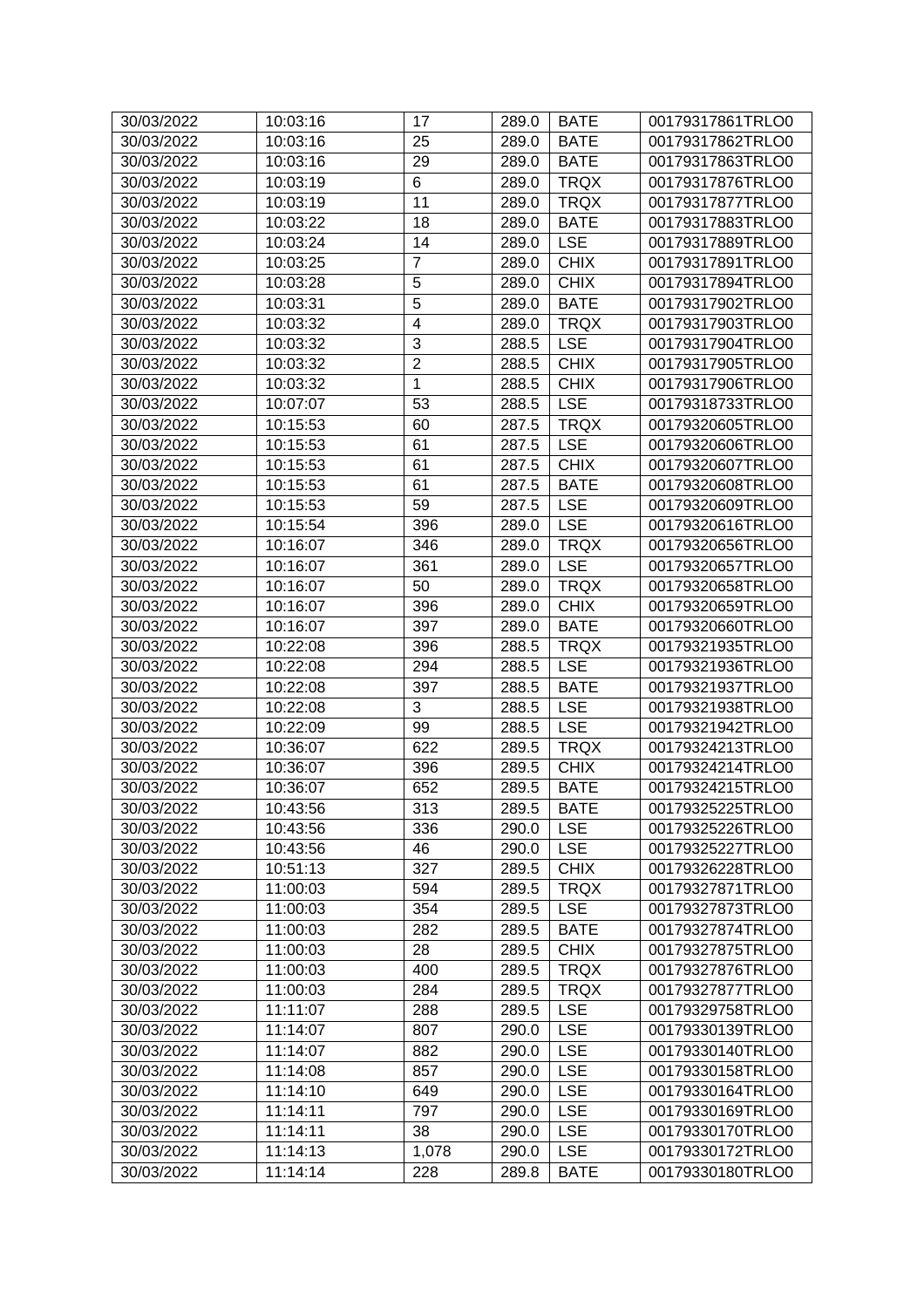| 30/03/2022 | 11:14:15 | 461 | 290.0     | <b>LSE</b>  | 00179330181TRLO0 |
|------------|----------|-----|-----------|-------------|------------------|
| 30/03/2022 | 11:14:15 | 43  | 290.0     | <b>LSE</b>  | 00179330182TRLO0 |
| 30/03/2022 | 11:24:27 | 147 | 289.5     | <b>TRQX</b> | 00179331535TRLO0 |
| 30/03/2022 | 11:24:27 | 45  | 289.5     | <b>LSE</b>  | 00179331536TRLO0 |
| 30/03/2022 | 11:24:27 | 62  | 289.5     | <b>BATE</b> | 00179331537TRLO0 |
| 30/03/2022 | 11:24:27 | 117 | 289.5     | <b>CHIX</b> | 00179331538TRLO0 |
| 30/03/2022 | 11:24:28 | 501 | 290.0     | <b>LSE</b>  | 00179331539TRLO0 |
| 30/03/2022 | 11:24:29 | 223 | 290.0     | <b>LSE</b>  | 00179331540TRLO0 |
| 30/03/2022 | 11:24:29 | 299 | 290.0     | <b>LSE</b>  | 00179331541TRLO0 |
| 30/03/2022 | 11:24:29 | 306 | 290.0     | <b>LSE</b>  | 00179331542TRLO0 |
| 30/03/2022 | 11:27:02 | 333 | 290.0     | <b>LSE</b>  | 00179331795TRLO0 |
| 30/03/2022 | 11:29:32 | 330 | 290.0     | <b>LSE</b>  | 00179332077TRLO0 |
| 30/03/2022 | 11:31:37 | 140 | 291.0     | <b>TRQX</b> | 00179332369TRLO0 |
| 30/03/2022 | 11:31:37 | 356 | 291.0     | <b>LSE</b>  | 00179332370TRLO0 |
| 30/03/2022 | 11:31:37 | 321 | 291.0     | <b>LSE</b>  | 00179332371TRLO0 |
| 30/03/2022 | 11:31:37 | 171 | 291.0     | <b>CHIX</b> | 00179332372TRLO0 |
| 30/03/2022 | 11:31:37 | 226 | 291.0     | <b>BATE</b> | 00179332373TRLO0 |
| 30/03/2022 | 11:31:37 | 162 | 290.5     | <b>TRQX</b> | 00179332374TRLO0 |
| 30/03/2022 | 11:31:37 | 19  | 290.5     | <b>TRQX</b> | 00179332375TRLO0 |
| 30/03/2022 | 11:31:37 | 60  | 290.5     | <b>TRQX</b> | 00179332376TRLO0 |
| 30/03/2022 | 11:45:32 | 189 | 291.5     | <b>LSE</b>  | 00179334086TRLO0 |
| 30/03/2022 | 11:45:32 | 103 | 291.5     | <b>LSE</b>  | 00179334087TRLO0 |
| 30/03/2022 | 11:47:46 | 158 | 291.0     | <b>BATE</b> | 00179334316TRLO0 |
| 30/03/2022 | 11:48:56 | 281 | 291.5     | <b>LSE</b>  | 00179334499TRLO0 |
| 30/03/2022 | 11:51:07 | 116 | 291.5     | <b>LSE</b>  | 00179334834TRLO0 |
| 30/03/2022 | 11:51:07 | 26  | 291.5     | <b>LSE</b>  | 00179334835TRLO0 |
| 30/03/2022 | 11:51:07 | 148 | 291.5     | <b>LSE</b>  | 00179334836TRLO0 |
| 30/03/2022 | 11:53:01 | 158 | 291.0     | <b>BATE</b> | 00179335075TRLO0 |
| 30/03/2022 | 11:54:35 | 225 | 291.5     | <b>LSE</b>  | 00179335278TRLO0 |
| 30/03/2022 | 11:54:35 | 87  | 291.5     | <b>LSE</b>  | 00179335279TRLO0 |
| 30/03/2022 | 11:56:56 | 93  | 291.5     | <b>LSE</b>  | 00179335683TRLO0 |
| 30/03/2022 | 11:56:56 | 239 | 291.5     | <b>LSE</b>  | 00179335684TRLO0 |
| 30/03/2022 | 11:59:05 | 312 | 292.0     | <b>LSE</b>  | 00179336079TRLO0 |
| 30/03/2022 | 12:01:17 | 326 | 292.0     | <b>LSE</b>  | 00179336418TRLO0 |
| 30/03/2022 | 12:03:20 | 302 | 292.0 LSE |             | 00179336741TRLO0 |
| 30/03/2022 | 12:03:20 | 30  | 292.5     | <b>CHIX</b> | 00179336742TRLO0 |
| 30/03/2022 | 12:03:20 | 46  | 292.5     | <b>CHIX</b> | 00179336743TRLO0 |
| 30/03/2022 | 12:03:20 | 302 | 292.5     | <b>CHIX</b> | 00179336744TRLO0 |
| 30/03/2022 | 12:03:20 | 18  | 292.5     | <b>CHIX</b> | 00179336745TRLO0 |
| 30/03/2022 | 12:05:05 | 397 | 292.0     | <b>BATE</b> | 00179336993TRLO0 |
| 30/03/2022 | 12:05:05 | 396 | 292.0     | <b>TRQX</b> | 00179336991TRLO0 |
| 30/03/2022 | 12:05:05 | 396 | 292.0     | <b>LSE</b>  | 00179336992TRLO0 |
| 30/03/2022 | 12:17:29 | 273 | 292.0     | <b>LSE</b>  | 00179339224TRLO0 |
| 30/03/2022 | 12:18:44 | 264 | 291.5     | <b>BATE</b> | 00179339408TRLO0 |
| 30/03/2022 | 12:19:38 | 162 | 292.0     | <b>LSE</b>  | 00179339601TRLO0 |
| 30/03/2022 | 12:19:38 | 119 | 292.0     | <b>LSE</b>  | 00179339602TRLO0 |
| 30/03/2022 | 12:22:05 | 254 | 292.0     | <b>LSE</b>  | 00179340005TRLO0 |
| 30/03/2022 | 12:22:05 | 73  | 292.0     | <b>LSE</b>  | 00179340006TRLO0 |
| 30/03/2022 | 12:22:05 | 289 | 292.5     | <b>LSE</b>  | 00179340007TRLO0 |
| 30/03/2022 | 12:22:05 | 107 | 292.5     | <b>LSE</b>  | 00179340008TRLO0 |
| 30/03/2022 | 12:22:26 | 660 | 292.0     | <b>LSE</b>  | 00179340054TRLO0 |
| 30/03/2022 | 12:22:26 | 396 | 292.0     | <b>TRQX</b> | 00179340055TRLO0 |
| 30/03/2022 | 12:22:26 | 396 | 292.0     | <b>CHIX</b> | 00179340056TRLO0 |
|            |          |     |           |             |                  |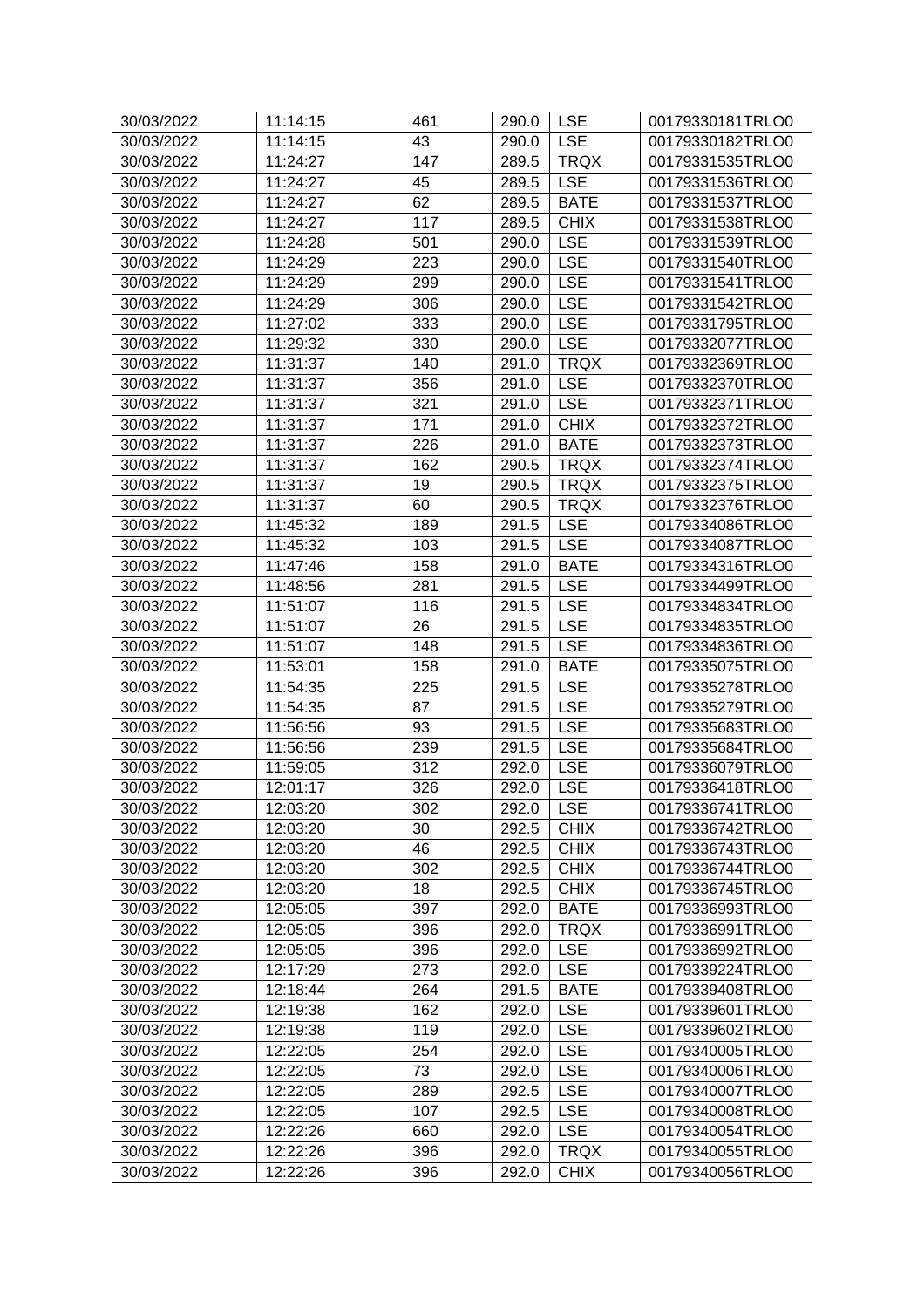| 30/03/2022 | 12:22:26 | 133            | 292.0       | <b>BATE</b> | 00179340057TRLO0 |
|------------|----------|----------------|-------------|-------------|------------------|
| 30/03/2022 | 12:32:33 | 660            | 292.0       | <b>LSE</b>  | 00179341805TRLO0 |
| 30/03/2022 | 12:32:33 | 308            | 292.0       | <b>TRQX</b> | 00179341806TRLO0 |
| 30/03/2022 | 12:32:33 | 309            | 292.0       | <b>BATE</b> | 00179341807TRLO0 |
| 30/03/2022 | 12:32:33 | 308            | 292.0       | <b>CHIX</b> | 00179341808TRLO0 |
| 30/03/2022 | 12:45:48 | 78             | 291.5       | <b>BATE</b> | 00179344350TRLO0 |
| 30/03/2022 | 12:47:45 | 139            | 291.5       | <b>BATE</b> | 00179344685TRLO0 |
| 30/03/2022 | 12:48:17 | 54             | 291.5       | <b>CHIX</b> | 00179344824TRLO0 |
| 30/03/2022 | 12:52:39 | 242            | 292.0       | <b>LSE</b>  | 00179345727TRLO0 |
| 30/03/2022 | 12:52:39 | 40             | 292.0       | <b>LSE</b>  | 00179345728TRLO0 |
| 30/03/2022 | 12:52:39 | 12             | 292.5       | <b>LSE</b>  | 00179345729TRLO0 |
| 30/03/2022 | 12:52:39 | 373            | 292.5       | <b>LSE</b>  | 00179345730TRLO0 |
| 30/03/2022 | 12:52:39 | 11             | 292.5       | <b>LSE</b>  | 00179345731TRLO0 |
| 30/03/2022 | 12:58:39 | 396            | 292.0       | <b>TRQX</b> | 00179346934TRLO0 |
| 30/03/2022 | 12:58:39 | 656            | 292.0       | <b>LSE</b>  | 00179346935TRLO0 |
| 30/03/2022 | 12:58:39 | 180            | 292.0       | <b>BATE</b> | 00179346936TRLO0 |
| 30/03/2022 | 12:58:39 | 342            | 292.0       | <b>CHIX</b> | 00179346937TRLO0 |
| 30/03/2022 | 13:10:36 | 234            | 292.5       | <b>LSE</b>  | 00179348966TRLO0 |
| 30/03/2022 | 13:10:36 | 57             | 292.5       | <b>LSE</b>  | 00179348967TRLO0 |
| 30/03/2022 | 13:10:36 | 532            | 293.0       | <b>LSE</b>  | 00179348968TRLO0 |
| 30/03/2022 | 13:10:36 | 259            | 293.0       | <b>CHIX</b> | 00179348969TRLO0 |
| 30/03/2022 | 13:10:36 | 351            | 293.0       | <b>LSE</b>  | 00179348970TRLO0 |
| 30/03/2022 | 13:11:18 | 531            | 292.5       | <b>TRQX</b> | 00179349104TRLO0 |
| 30/03/2022 | 13:11:18 | 351            | 292.5       | <b>CHIX</b> | 00179349105TRLO0 |
| 30/03/2022 | 13:11:18 | 352            | 292.5       | <b>BATE</b> | 00179349106TRLO0 |
| 30/03/2022 | 13:11:20 | 146            | 293.0       | <b>LSE</b>  | 00179349109TRLO0 |
| 30/03/2022 | 13:11:20 | 4              | 293.0       | <b>LSE</b>  | 00179349110TRLO0 |
| 30/03/2022 | 13:11:20 | 291            | 293.0       | <b>LSE</b>  | 00179349111TRLO0 |
| 30/03/2022 | 13:29:51 | 441            | 292.0       | <b>TRQX</b> | 00179352667TRLO0 |
| 30/03/2022 | 13:29:51 | 181            | 292.0       | <b>CHIX</b> | 00179352668TRLO0 |
| 30/03/2022 | 13:29:51 | 241            | 292.0       | <b>BATE</b> | 00179352669TRLO0 |
| 30/03/2022 | 13:29:51 | 170            | 292.0       | <b>CHIX</b> | 00179352670TRLO0 |
| 30/03/2022 | 13:29:51 | 352            | 292.0       | <b>BATE</b> | 00179352671TRLO0 |
| 30/03/2022 | 13:31:16 | 396            | 291.5       | <b>TRQX</b> | 00179353050TRLO0 |
| 30/03/2022 | 13:31:16 | 396            | 291.5   LSE |             | 00179353051TRLO0 |
| 30/03/2022 | 13:31:16 | 397            | 291.5       | <b>BATE</b> | 00179353052TRLO0 |
| 30/03/2022 | 13:31:16 | 396            | 291.5       | <b>CHIX</b> | 00179353053TRLO0 |
| 30/03/2022 | 13:40:09 | 396            | 292.0       | <b>LSE</b>  | 00179355375TRLO0 |
| 30/03/2022 | 13:40:09 | 396            | 292.0       | <b>TRQX</b> | 00179355376TRLO0 |
| 30/03/2022 | 13:40:09 | 182            | 292.0       | <b>BATE</b> | 00179355377TRLO0 |
| 30/03/2022 | 13:40:09 | 215            | 292.0       | <b>BATE</b> | 00179355378TRLO0 |
| 30/03/2022 | 13:40:09 | 172            | 292.0       | <b>CHIX</b> | 00179355379TRLO0 |
| 30/03/2022 | 13:40:09 | 46             | 292.0       | <b>CHIX</b> | 00179355380TRLO0 |
| 30/03/2022 | 13:40:09 | 11             | 292.0       | <b>CHIX</b> | 00179355381TRLO0 |
| 30/03/2022 | 13:40:09 | 167            | 292.0       | <b>CHIX</b> | 00179355382TRLO0 |
| 30/03/2022 | 13:51:07 | 487            | 291.5       | <b>TRQX</b> | 00179357851TRLO0 |
| 30/03/2022 | 13:51:07 | 487            | 291.5       | <b>LSE</b>  | 00179357852TRLO0 |
| 30/03/2022 | 14:00:59 | 396            | 291.0       | <b>TRQX</b> | 00179360222TRLO0 |
| 30/03/2022 | 14:00:59 | 397            | 291.0       | <b>BATE</b> | 00179360223TRLO0 |
| 30/03/2022 | 14:00:59 | 396            | 291.0       | <b>LSE</b>  | 00179360224TRLO0 |
| 30/03/2022 | 14:00:59 | 396            | 291.0       | <b>CHIX</b> | 00179360225TRLO0 |
| 30/03/2022 | 14:07:54 | 138            | 290.5       | <b>BATE</b> | 00179361958TRLO0 |
| 30/03/2022 | 14:10:58 | $\overline{2}$ | 291.0       | <b>TRQX</b> | 00179362570TRLO0 |
|            |          |                |             |             |                  |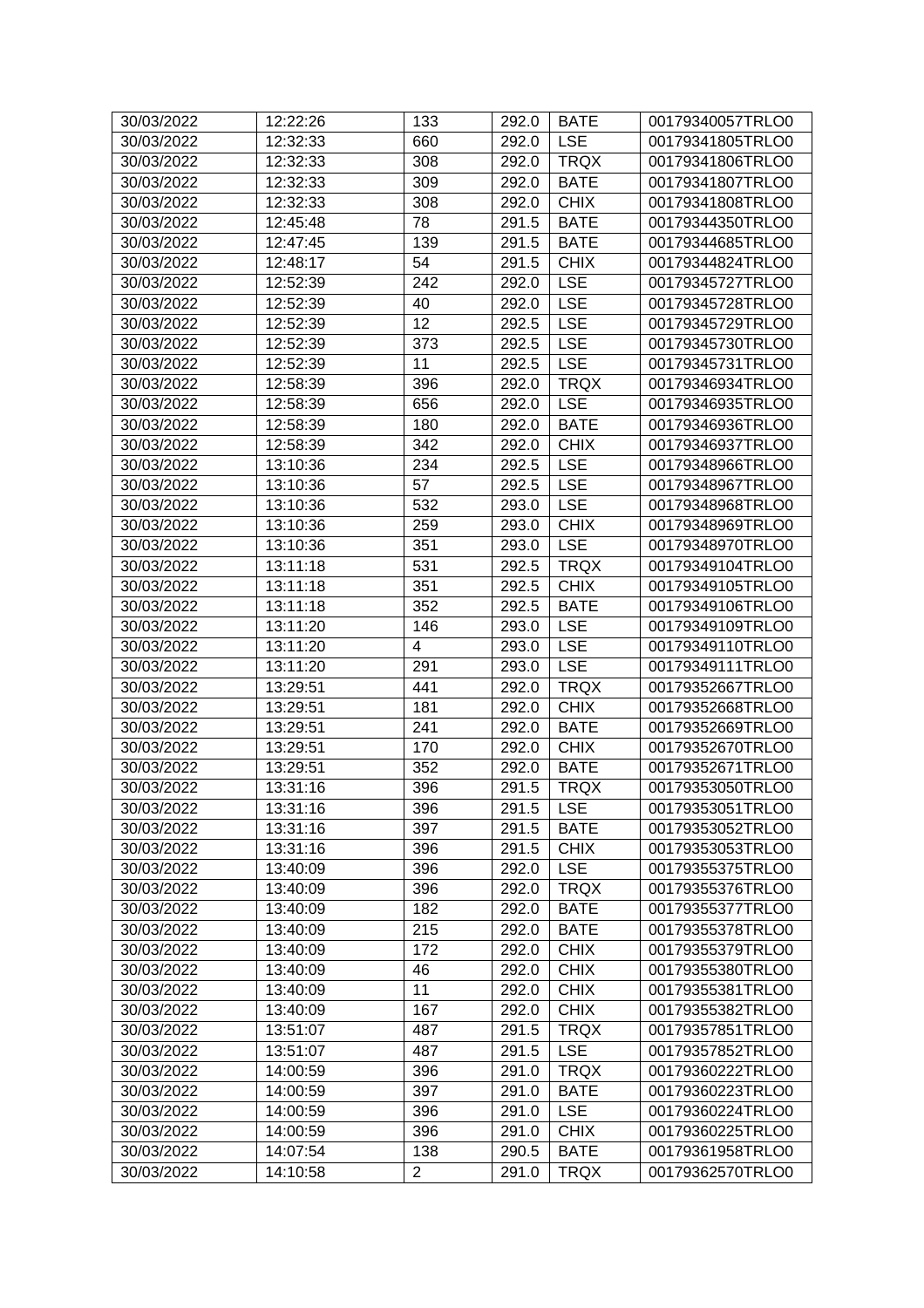| 30/03/2022 | 14:12:47 | 373   | 291.0       | <b>LSE</b>  | 00179362948TRLO0 |
|------------|----------|-------|-------------|-------------|------------------|
| 30/03/2022 | 14:13:04 | 427   | 291.3       | <b>BATE</b> | 00179363050TRLO0 |
| 30/03/2022 | 14:15:10 | 275   | 291.3       | <b>BATE</b> | 00179363490TRLO0 |
| 30/03/2022 | 14:16:09 | 23    | 291.0       | <b>LSE</b>  | 00179363673TRLO0 |
| 30/03/2022 | 14:18:28 | 276   | 291.3       | <b>BATE</b> | 00179364092TRLO0 |
| 30/03/2022 | 14:19:31 | 276   | 291.3       | <b>BATE</b> | 00179364422TRLO0 |
| 30/03/2022 | 14:21:07 | 394   | 291.5       | <b>TRQX</b> | 00179365041TRLO0 |
| 30/03/2022 | 14:21:07 | 69    | 291.5       | <b>BATE</b> | 00179365042TRLO0 |
| 30/03/2022 | 14:21:07 | 190   | 291.5       | <b>BATE</b> | 00179365043TRLO0 |
| 30/03/2022 | 14:21:07 | 396   | 291.5       | <b>CHIX</b> | 00179365044TRLO0 |
| 30/03/2022 | 14:21:08 | 465   | 292.0       | <b>LSE</b>  | 00179365046TRLO0 |
| 30/03/2022 | 14:28:22 | 439   | 291.8       | <b>BATE</b> | 00179366405TRLO0 |
| 30/03/2022 | 14:28:41 | 465   | 292.5       | <b>TRQX</b> | 00179366469TRLO0 |
| 30/03/2022 | 14:28:41 | 328   | 292.5       | <b>BATE</b> | 00179366470TRLO0 |
| 30/03/2022 | 14:28:41 | 327   | 292.5       | <b>CHIX</b> | 00179366471TRLO0 |
| 30/03/2022 | 14:28:43 | 465   | 292.5       | <b>LSE</b>  | 00179366473TRLO0 |
| 30/03/2022 | 14:28:43 | 289   | 293.0       | <b>CHIX</b> | 00179366474TRLO0 |
| 30/03/2022 | 14:28:43 | 38    | 293.0       | <b>CHIX</b> | 00179366475TRLO0 |
| 30/03/2022 | 14:28:46 | 294   | 293.0       | <b>LSE</b>  | 00179366477TRLO0 |
| 30/03/2022 | 14:33:49 | 268   | 293.5       | <b>LSE</b>  | 00179368594TRLO0 |
| 30/03/2022 | 14:33:56 | 328   | 292.5       | <b>BATE</b> | 00179368637TRLO0 |
| 30/03/2022 | 14:33:56 | 381   | 292.5       | <b>CHIX</b> | 00179368638TRLO0 |
| 30/03/2022 | 14:33:58 | 137   | 293.0       | <b>TRQX</b> | 00179368646TRLO0 |
| 30/03/2022 | 14:33:58 | 273   | 293.0       | <b>TRQX</b> | 00179368647TRLO0 |
| 30/03/2022 | 14:33:58 | 107   | 293.0       | <b>TRQX</b> | 00179368648TRLO0 |
| 30/03/2022 | 14:37:29 | 528   | 292.0       | <b>TRQX</b> | 00179370509TRLO0 |
| 30/03/2022 | 14:37:29 | 528   | 292.0       | <b>LSE</b>  | 00179370510TRLO0 |
| 30/03/2022 | 14:37:29 | 411   | 292.0       | <b>BATE</b> | 00179370511TRLO0 |
| 30/03/2022 | 14:37:29 | 529   | 292.0       | <b>CHIX</b> | 00179370512TRLO0 |
| 30/03/2022 | 14:37:35 | $\,6$ | 291.5       | <b>TRQX</b> | 00179370577TRLO0 |
| 30/03/2022 | 14:37:35 | 91    | 291.5       | <b>TRQX</b> | 00179370578TRLO0 |
| 30/03/2022 | 14:37:35 | 352   | 291.5       | <b>LSE</b>  | 00179370579TRLO0 |
| 30/03/2022 | 14:37:35 | 255   | 291.5       | <b>TRQX</b> | 00179370580TRLO0 |
| 30/03/2022 | 14:37:35 | 352   | 291.5       | <b>BATE</b> | 00179370581TRLO0 |
| 30/03/2022 | 14:39:58 | 321   | $290.5$ LSE |             | 00179371682TRLO0 |
| 30/03/2022 | 14:41:07 | 75    | 290.5       | <b>LSE</b>  | 00179372101TRLO0 |
| 30/03/2022 | 14:42:58 | 104   | 290.5       | <b>TRQX</b> | 00179372987TRLO0 |
| 30/03/2022 | 14:42:58 | 185   | 290.5       | <b>BATE</b> | 00179372988TRLO0 |
| 30/03/2022 | 14:42:58 | 292   | 290.5       | <b>TRQX</b> | 00179372989TRLO0 |
| 30/03/2022 | 14:42:58 | 8     | 290.5       | <b>BATE</b> | 00179372990TRLO0 |
| 30/03/2022 | 14:42:58 | 396   | 290.5       | <b>CHIX</b> | 00179372991TRLO0 |
| 30/03/2022 | 14:42:58 | 204   | 290.5       | <b>BATE</b> | 00179372992TRLO0 |
| 30/03/2022 | 14:52:08 | 8     | 290.0       | <b>BATE</b> | 00179376885TRLO0 |
| 30/03/2022 | 14:52:08 | 12    | 290.0       | <b>BATE</b> | 00179376886TRLO0 |
| 30/03/2022 | 14:52:08 | 5     | 290.0       | <b>BATE</b> | 00179376887TRLO0 |
|            | 14:52:47 | 215   | 290.0       | <b>TRQX</b> | 00179377268TRLO0 |
| 30/03/2022 |          |       |             |             |                  |
| 30/03/2022 | 14:52:47 | 685   | 290.0       | <b>LSE</b>  | 00179377269TRLO0 |
| 30/03/2022 | 14:52:47 | 85    | 290.0       | <b>TRQX</b> | 00179377270TRLO0 |
| 30/03/2022 | 14:52:47 | 275   | 290.0       | <b>BATE</b> | 00179377271TRLO0 |
| 30/03/2022 | 14:52:47 | 300   | 290.0       | <b>CHIX</b> | 00179377272TRLO0 |
| 30/03/2022 | 14:52:47 | 276   | 290.3       | <b>BATE</b> | 00179377273TRLO0 |
| 30/03/2022 | 14:52:47 | 311   | 290.3       | <b>BATE</b> | 00179377274TRLO0 |
| 30/03/2022 | 14:52:47 | 178   | 290.3       | <b>BATE</b> | 00179377275TRLO0 |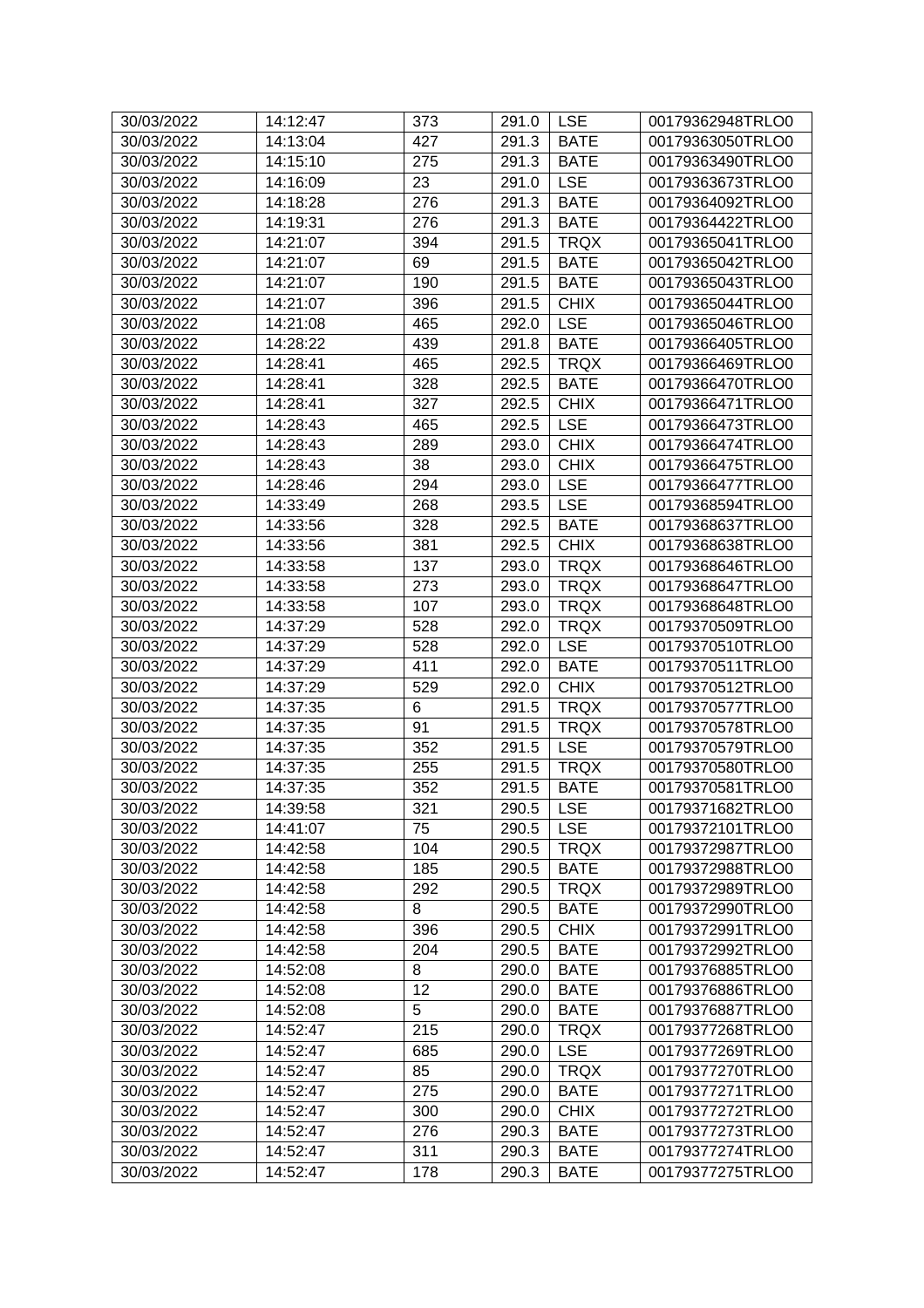| 30/03/2022 | 15:07:47 | 310 | 290.5 | <b>TRQX</b> | 00179383552TRLO0 |
|------------|----------|-----|-------|-------------|------------------|
| 30/03/2022 | 15:07:47 | 396 | 290.5 | <b>LSE</b>  | 00179383553TRLO0 |
| 30/03/2022 | 15:07:47 | 285 | 290.5 | <b>BATE</b> | 00179383555TRLO0 |
| 30/03/2022 | 15:07:47 | 396 | 290.5 | <b>CHIX</b> | 00179383556TRLO0 |
| 30/03/2022 | 15:07:47 | 55  | 290.5 | <b>TRQX</b> | 00179383554TRLO0 |
| 30/03/2022 | 15:07:47 | 275 | 290.8 | <b>BATE</b> | 00179383557TRLO0 |
| 30/03/2022 | 15:16:49 | 112 | 290.5 | <b>BATE</b> | 00179387317TRLO0 |
| 30/03/2022 | 15:18:06 | 112 | 290.5 | <b>LSE</b>  | 00179388025TRLO0 |
| 30/03/2022 | 15:23:03 | 133 | 290.5 | <b>LSE</b>  | 00179390830TRLO0 |
| 30/03/2022 | 15:24:27 | 421 | 290.5 | <b>CHIX</b> | 00179391631TRLO0 |
| 30/03/2022 | 15:27:47 | 373 | 290.5 | <b>LSE</b>  | 00179393415TRLO0 |
| 30/03/2022 | 15:27:47 | 753 | 291.0 | <b>LSE</b>  | 00179393416TRLO0 |
| 30/03/2022 | 15:27:47 | 71  | 291.0 | <b>LSE</b>  | 00179393417TRLO0 |
| 30/03/2022 | 15:27:47 | 365 | 291.5 | <b>BATE</b> | 00179393418TRLO0 |
| 30/03/2022 | 15:27:49 | 172 | 291.0 | <b>CHIX</b> | 00179393429TRLO0 |
| 30/03/2022 | 15:27:49 | 193 | 291.0 | <b>CHIX</b> | 00179393430TRLO0 |
| 30/03/2022 | 15:41:07 | 172 | 290.5 | <b>LSE</b>  | 00179400618TRLO0 |
| 30/03/2022 | 15:41:07 | 369 | 290.5 | <b>LSE</b>  | 00179400619TRLO0 |
| 30/03/2022 | 15:41:07 | 31  | 290.5 | <b>TRQX</b> | 00179400620TRLO0 |
| 30/03/2022 | 15:41:07 | 53  | 290.5 | <b>LSE</b>  | 00179400621TRLO0 |
| 30/03/2022 | 15:41:07 | 369 | 290.5 | <b>BATE</b> | 00179400622TRLO0 |
| 30/03/2022 | 15:41:07 | 358 | 290.5 | <b>CHIX</b> | 00179400623TRLO0 |
| 30/03/2022 | 15:41:07 | 132 | 290.5 | <b>BATE</b> | 00179400624TRLO0 |
| 30/03/2022 | 15:41:07 | 94  | 290.5 | <b>BATE</b> | 00179400625TRLO0 |
| 30/03/2022 | 15:57:07 | 226 | 292.0 | <b>TRQX</b> | 00179410892TRLO0 |
| 30/03/2022 | 15:57:07 | 226 | 292.0 | <b>LSE</b>  | 00179410893TRLO0 |
| 30/03/2022 | 15:57:07 | 227 | 292.0 | <b>BATE</b> | 00179410894TRLO0 |
| 30/03/2022 | 15:57:07 | 906 | 292.0 | <b>CHIX</b> | 00179410895TRLO0 |
| 30/03/2022 | 15:57:07 | 27  | 292.0 | <b>BATE</b> | 00179410896TRLO0 |
| 30/03/2022 | 15:57:07 | 41  | 292.0 | <b>TRQX</b> | 00179410897TRLO0 |
| 30/03/2022 | 15:57:07 | 323 | 292.0 | <b>BATE</b> | 00179410898TRLO0 |
| 30/03/2022 | 15:57:07 | 245 | 292.0 | <b>CHIX</b> | 00179410900TRLO0 |
| 30/03/2022 | 15:57:07 | 12  | 292.0 | <b>TRQX</b> | 00179410899TRLO0 |
| 30/03/2022 | 15:57:07 | 33  | 292.0 | <b>TRQX</b> | 00179410901TRLO0 |
| 30/03/2022 | 15:57:07 | 241 | 292.3 | <b>BATE</b> | 00179410902TRLO0 |
| 30/03/2022 | 15:57:08 | 214 | 292.3 | <b>BATE</b> | 00179410914TRLO0 |
| 30/03/2022 | 15:57:47 | 389 | 292.0 | <b>LSE</b>  | 00179411394TRLO0 |
| 30/03/2022 | 15:57:47 | 111 | 292.0 | <b>TRQX</b> | 00179411395TRLO0 |
| 30/03/2022 | 15:57:47 | 49  | 292.0 | <b>CHIX</b> | 00179411396TRLO0 |
| 30/03/2022 | 16:01:07 | 397 | 291.5 | <b>BATE</b> | 00179413820TRLO0 |
| 30/03/2022 | 16:07:58 | 52  | 291.5 | <b>CHIX</b> | 00179419461TRLO0 |
| 30/03/2022 | 16:09:03 | 344 | 292.0 | <b>CHIX</b> | 00179420280TRLO0 |
| 30/03/2022 | 16:09:03 | 396 | 292.0 | <b>LSE</b>  | 00179420281TRLO0 |
| 30/03/2022 | 16:09:03 | 290 | 292.0 | <b>TRQX</b> | 00179420282TRLO0 |
| 30/03/2022 | 16:09:03 | 106 | 292.0 | <b>TRQX</b> | 00179420283TRLO0 |
| 30/03/2022 | 16:11:07 | 396 | 291.5 | <b>TRQX</b> | 00179422113TRLO0 |
| 30/03/2022 | 16:11:07 | 396 | 291.5 | <b>LSE</b>  | 00179422114TRLO0 |
| 30/03/2022 | 16:11:07 | 397 | 291.5 | <b>BATE</b> | 00179422115TRLO0 |
| 30/03/2022 | 16:11:07 | 396 | 291.5 | <b>CHIX</b> | 00179422116TRLO0 |
| 30/03/2022 | 16:11:37 | 332 | 291.0 | <b>BATE</b> | 00179422507TRLO0 |
| 30/03/2022 | 16:12:07 | 65  | 291.0 | <b>BATE</b> | 00179422970TRLO0 |
| 30/03/2022 | 16:12:07 | 394 | 291.0 | <b>CHIX</b> | 00179422971TRLO0 |
| 30/03/2022 | 16:13:10 | 8   | 291.0 | <b>BATE</b> | 00179423872TRLO0 |